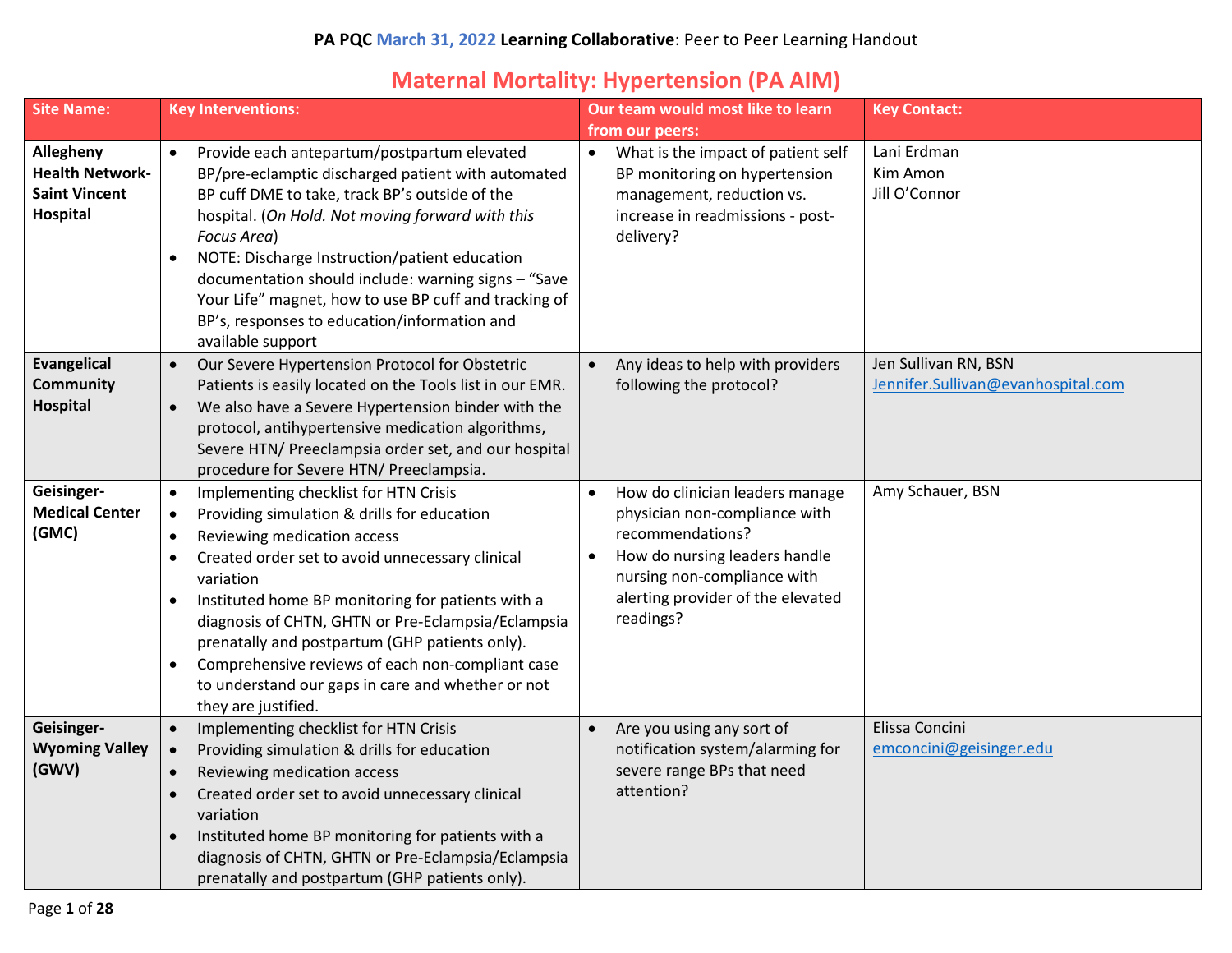| <b>Site Name:</b>                                                 | <b>Key Interventions:</b>                                                                                                                                                                                                                                                                                                                                                                                                                                                                                                                                                                                                                                                                                                                                                                                                                                                                                                                                                      | Our team would most like to learn<br>from our peers:                                                                                                                  | <b>Key Contact:</b>                                                                    |
|-------------------------------------------------------------------|--------------------------------------------------------------------------------------------------------------------------------------------------------------------------------------------------------------------------------------------------------------------------------------------------------------------------------------------------------------------------------------------------------------------------------------------------------------------------------------------------------------------------------------------------------------------------------------------------------------------------------------------------------------------------------------------------------------------------------------------------------------------------------------------------------------------------------------------------------------------------------------------------------------------------------------------------------------------------------|-----------------------------------------------------------------------------------------------------------------------------------------------------------------------|----------------------------------------------------------------------------------------|
|                                                                   | Comprehensive reviews of each non-compliant case<br>$\bullet$<br>to understand our gaps in care and whether or not<br>they are justified.<br>Including ED in education including hospitals with no<br>$\bullet$<br>OB department (ongoing)                                                                                                                                                                                                                                                                                                                                                                                                                                                                                                                                                                                                                                                                                                                                     |                                                                                                                                                                       |                                                                                        |
| <b>Penn Medicine-</b><br><b>Chester County</b><br>Hospital        | Preeclampsia Pathway<br>$\bullet$<br>Hypertensive Management Pathway<br>$\bullet$<br>Postpartum Hypertension Pathway<br>$\bullet$<br>Adoption of Heart Safe Motherhood<br>$\bullet$<br>System-wide Collaborative<br>$\bullet$                                                                                                                                                                                                                                                                                                                                                                                                                                                                                                                                                                                                                                                                                                                                                  | How were you able to sustain<br>improvements made with<br>managing hypertensive disorders?                                                                            |                                                                                        |
| <b>Penn Medicine-</b><br>Lancaster<br>General/Women<br>and Babies | Identified physician and unit-based champions to<br>$\bullet$<br>participate in sub-committee of care management<br>team<br>Completed assessment of current state with<br>$\circ$<br>champions and identified areas of opportunity to<br>improve standardization and care.<br>Established a target condition to further identify<br>$\circ$<br>stakeholders and develop an action plan<br>Developed provider and nursing education (Jan 2021)<br>$\bullet$<br>Updated order sets to assist with antihypertensive<br>$\bullet$<br>medication ordering - Jan 2021<br>Refined EMR best practice alerts for preeclampsia to<br>better target treatment of severe range hypertension<br>$-$ June 2021<br>Established a method for reporting and determining<br>$\bullet$<br>baseline data<br>Validated current preeclampsia pathway report<br>$\circ$<br>provides correct information<br>Monthly case reviews to determine additional<br>$\bullet$<br>opportunities for improvement | We would like to hear success<br>stories from other hospitals who<br>have improved and sustained<br>treatment of patients with severe<br>range BPs within 60 minutes. | Janay DiBerardino, Perinatal Safety Nurse,<br>Janay.DiBerardino@pennmedicine.upenn.edu |
| <b>Penn Medicine-</b><br>Pennsylvania<br>Hospital                 | Revised and updated the hypertension policy that is<br>used in all areas that women are treated (Women's<br>Health, ED & Critical Care)<br>Severe hypertension education and drills<br>$\bullet$<br>In process of developing a system wide report to<br>$\bullet$<br>obtain data for evaluation<br>Perinatal disparities workgroup to implement the<br>$\bullet$<br>disparities bundle                                                                                                                                                                                                                                                                                                                                                                                                                                                                                                                                                                                         |                                                                                                                                                                       | <b>Melissa McKinney CRNP</b>                                                           |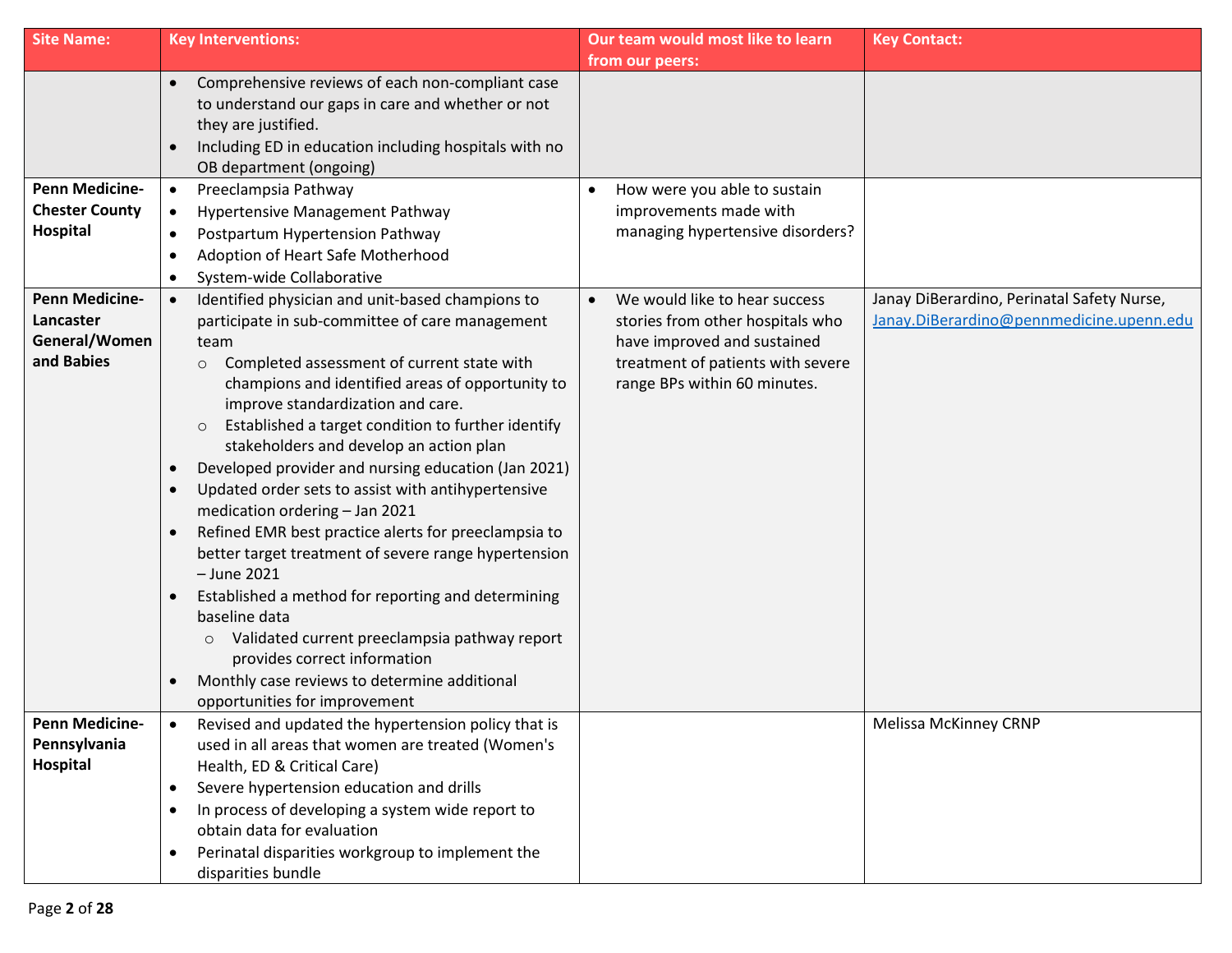| <b>Site Name:</b>                                                                                 | <b>Key Interventions:</b>                                                                                                                                                                                                                                                                                                                                                                                                                                                                                                                                                                                                                                                                                                                                                                                                                                                                                                                                                                                                                                                                                                                                                                                                                                                                                                                                                                                                                   | Our team would most like to learn                                                                                                                                                                                                                                                           | <b>Key Contact:</b>                                          |
|---------------------------------------------------------------------------------------------------|---------------------------------------------------------------------------------------------------------------------------------------------------------------------------------------------------------------------------------------------------------------------------------------------------------------------------------------------------------------------------------------------------------------------------------------------------------------------------------------------------------------------------------------------------------------------------------------------------------------------------------------------------------------------------------------------------------------------------------------------------------------------------------------------------------------------------------------------------------------------------------------------------------------------------------------------------------------------------------------------------------------------------------------------------------------------------------------------------------------------------------------------------------------------------------------------------------------------------------------------------------------------------------------------------------------------------------------------------------------------------------------------------------------------------------------------|---------------------------------------------------------------------------------------------------------------------------------------------------------------------------------------------------------------------------------------------------------------------------------------------|--------------------------------------------------------------|
|                                                                                                   |                                                                                                                                                                                                                                                                                                                                                                                                                                                                                                                                                                                                                                                                                                                                                                                                                                                                                                                                                                                                                                                                                                                                                                                                                                                                                                                                                                                                                                             | from our peers:                                                                                                                                                                                                                                                                             |                                                              |
| <b>Penn State</b><br><b>Health-Hershey</b><br><b>Medical Center</b><br>and Children's<br>Hospital | Development of written evidence-based guidelines<br>for management of acute hypertensive emergency in<br>pregnant and postpartum patients (completed)<br>ED, ICU, and WBC nursing staff education (initial and<br>ongoing)- (completed/ongoing)<br>Availability of guidelines in the electronic manual(s)<br>and posted on the unit (completed)<br>Development of a quick reference tool/checklist<br>based on the written guidelines (completed)<br>Placement of medications in Medication Pyxis<br>$\bullet$<br>machines for quick and easy access (completed)<br>OB Provider education distributed and tracked via an<br>$\bullet$<br>electronic education module (completed/ongoing)<br>ED, Anesthesia, Trauma Provider education<br>$\bullet$<br>(completed/ongoing)<br>Complete case reviews for patients who were not<br>$\bullet$<br>treated within 60 minutes, per the PA PQC measure.<br>Disseminate key findings and improvement<br>opportunities at the monthly WBC UACT<br>(completed/ongoing)<br>Conduct interdisciplinary simulations on hypertensive<br>$\bullet$<br>emergencies biannually or more frequently<br>(completed/ongoing)<br>Collaboration with ED staff to improve comfort and<br>$\bullet$<br>awareness of treatment with antihypertensive<br>medications and mag bolus/gtt. (ongoing)<br>New: Availability of OB HTN Emergency tackle boxes<br>$\bullet$<br>(provided through Pharmacy) Go Live Date: 3/1/22 | How are you providing, and<br>$\bullet$<br>tracking education completed for<br>providers outside of OB specialty?                                                                                                                                                                           | Lisa Murphy, MSN RNC-OB,<br>Imurphy2@pennstatehealth.psu.edu |
|                                                                                                   | (completed/ongoing)                                                                                                                                                                                                                                                                                                                                                                                                                                                                                                                                                                                                                                                                                                                                                                                                                                                                                                                                                                                                                                                                                                                                                                                                                                                                                                                                                                                                                         |                                                                                                                                                                                                                                                                                             |                                                              |
| <b>St. Clair Hospital</b>                                                                         | Unit-standard, stage-based, obstetric hemorrhage<br>$\bullet$<br>emergency management plan with checklists<br>Quantification of blood loss<br>$\bullet$<br>Standards for early warning signs, diagnostic criteria,<br>monitoring, and treatment of severe<br>preeclampsia/eclampsia (include order sets and<br>algorithms)                                                                                                                                                                                                                                                                                                                                                                                                                                                                                                                                                                                                                                                                                                                                                                                                                                                                                                                                                                                                                                                                                                                  | Data tracking tips.<br>$\bullet$<br>Discussion/debrief with families<br>$\bullet$<br>Data tracking tips<br>$\bullet$<br>Discussion/debrief with families<br>$\bullet$<br>HIS/EMR Support - tips on how<br>$\bullet$<br>other organizations-built tools to<br>help collect data from the EMR | Shawndel Laughner                                            |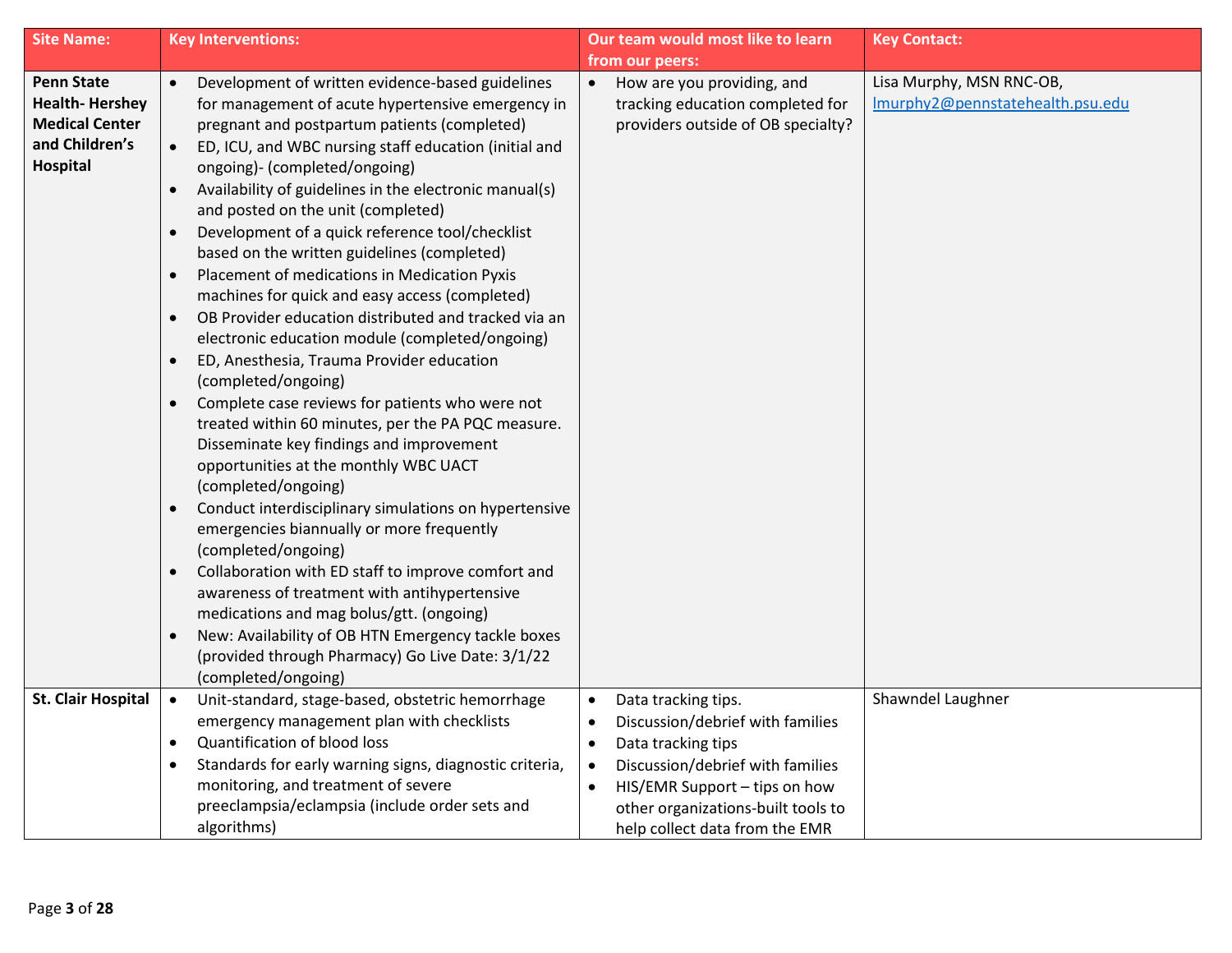| <b>Site Name:</b>     | <b>Key Interventions:</b>                                                                                  | Our team would most like to learn | <b>Key Contact:</b>                                       |
|-----------------------|------------------------------------------------------------------------------------------------------------|-----------------------------------|-----------------------------------------------------------|
|                       |                                                                                                            | from our peers:                   |                                                           |
|                       | Establish a culture of huddles for high-risk patients                                                      |                                   |                                                           |
|                       | and post-event debriefs to identify successes and                                                          |                                   |                                                           |
|                       | opportunities                                                                                              |                                   |                                                           |
|                       | <b>Next Steps:</b><br>$\bullet$                                                                            |                                   |                                                           |
|                       | PA AIM Bundle participation<br>$\circ$                                                                     |                                   |                                                           |
|                       | Data collection started on triage patients seen<br>$\circ$<br>for hypertension and review of those records |                                   |                                                           |
|                       | to assess for timely treatment of Hypertension-                                                            |                                   |                                                           |
|                       | the data is collected- need to add it to the PA-                                                           |                                   |                                                           |
|                       | PQC data portal                                                                                            |                                   |                                                           |
|                       | Data collection stratified by race and ethnicity                                                           |                                   |                                                           |
| <b>UPMC Womens</b>    | Collected pre-data that validated disparity. Data                                                          |                                   | Vivian Petticord Director, Women's Health                 |
| <b>Health Service</b> | continues to display disparity                                                                             |                                   | Service Line                                              |
| <b>Line-Hamot</b>     | Recognized an issue with blood pressure cuffs and<br>$\bullet$                                             |                                   | pettvm@upmc.edu                                           |
|                       | need to measure arm and ensure appropriate cuff                                                            |                                   |                                                           |
|                       | Created badge buddy for nursing staff to display<br>$\bullet$                                              |                                   |                                                           |
|                       | nurse-driven protocol and thresholds for action                                                            |                                   |                                                           |
|                       | Excited for recent- PAPQC innovation award for                                                             |                                   |                                                           |
|                       | UPMC Hamot and further efforts to reduce maternal                                                          |                                   |                                                           |
|                       | morbidity and improve time to treatment                                                                    |                                   |                                                           |
|                       | Currently working with Cerner for analytic solution                                                        |                                   |                                                           |
| <b>UPMC Womens</b>    | Collected pre-data that validated disparity<br>$\bullet$                                                   |                                   | Vivian Petticord Director, Women's Health                 |
| <b>Health Service</b> | Recognized an issue with blood pressure cuffs and                                                          |                                   | Service Line                                              |
| Line-Horizon          | need to measure arm and ensure appropriate cuff                                                            |                                   | pettvm@upmc.edu                                           |
|                       | Created badge buddy for nursing staff to display<br>$\bullet$                                              |                                   |                                                           |
|                       | nurse-driven protocol and thresholds for action                                                            |                                   |                                                           |
| <b>UPMC Womens</b>    | Currently working with Cerner for analytic solution<br>$\bullet$                                           |                                   |                                                           |
| <b>Health Service</b> | Collected pre-data that validated disparity<br>$\bullet$                                                   |                                   | Vivian Petticord Director, Women's Health<br>Service Line |
| Line-Magee-           | Recognized an issue with blood pressure cuffs and<br>need to measure arm and ensure appropriate cuff       |                                   | pettym@upmc.edu                                           |
| <b>Womens</b>         | Created badge buddy for nursing staff to display                                                           |                                   |                                                           |
| Hospital              | $\bullet$<br>nurse-driven protocol and thresholds for action                                               |                                   |                                                           |
|                       | Currently working with Cerner for analytic solution<br>$\bullet$                                           |                                   |                                                           |
|                       |                                                                                                            |                                   |                                                           |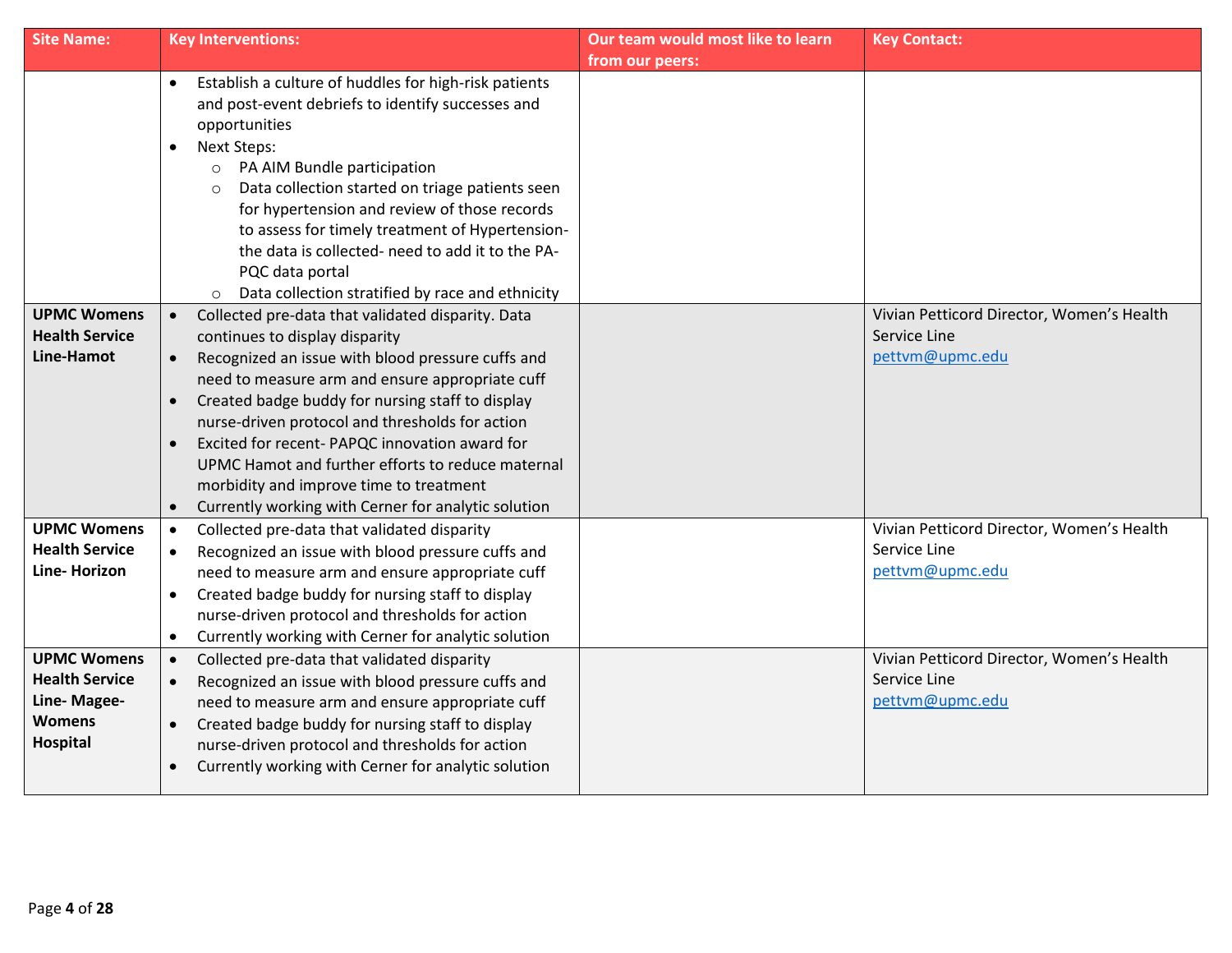# **Moving on Maternal Depression (MOMD)**

| <b>Site Name:</b>                                       | <b>Key Interventions:</b>                                                                                                                                                                                                                                                                                                                                                                                                                         | Our team would most like to learn                                                                                                                                                                                                                                                                                                                                                                                                                                                                                                                                                                                                            | <b>Key Contact:</b>                                                                                                                     |
|---------------------------------------------------------|---------------------------------------------------------------------------------------------------------------------------------------------------------------------------------------------------------------------------------------------------------------------------------------------------------------------------------------------------------------------------------------------------------------------------------------------------|----------------------------------------------------------------------------------------------------------------------------------------------------------------------------------------------------------------------------------------------------------------------------------------------------------------------------------------------------------------------------------------------------------------------------------------------------------------------------------------------------------------------------------------------------------------------------------------------------------------------------------------------|-----------------------------------------------------------------------------------------------------------------------------------------|
|                                                         |                                                                                                                                                                                                                                                                                                                                                                                                                                                   | from our peers:                                                                                                                                                                                                                                                                                                                                                                                                                                                                                                                                                                                                                              |                                                                                                                                         |
| Geisinger-<br><b>Medical Center</b><br>(GMC)            | Increase prenatal screening rate<br>$\bullet$<br>Increase postpartum screening rate<br>$\bullet$<br>RN started QI initiative to increase rates at<br>$\circ$<br>specific clinics via reviewing data and re-<br>educating on screening processes. Each clinic<br>has a specific goal<br>Examine all data by race/ethnicity<br>Address any identified disparities<br>$\circ$<br>Improve follow-up to at-risk screens<br>Improve tracking of metrics | $NICU - what$ is the primary role<br>of the person screening (e.g.,<br>nurse, psychologist, nursing<br>assistant)? Is screening their full-<br>time job?<br>Peds - what do we do with the<br>positive screen immediately?<br>What are your plans/algorithm?<br>What supports do you have in<br>place at Pediatric clinics?<br>How can Pediatricians be<br>$\Omega$<br>better trained to deal with<br>mothers screening positive<br>for PPD?<br>What is your referral<br>$\circ$<br>process for postpartum<br>mothers that screen<br>positive, but they are not a<br>patient of the health<br>system themselves (e.g.,<br>don't have an MRN)? | Karena Moran<br>Research and Quality Project Manager<br>Northeastern PA Perinatal Quality<br>Collaborative<br>kmoran3@thehealthplan.com |
| Einstein<br><b>Medical Center-</b><br><b>Montgomery</b> | The team plans to conduct patient surveys, focus<br>$\bullet$<br>groups, and analyze EPDS scores of Inpatient and<br>Outpatient OB GYN patients of the EMCM Hospital<br>system. We will review data and determine gaps in<br>care. Initial plan may be to increase awareness of<br>staff through education on screenings for Perinatal<br>Mood Disorder. Then, based on data, increase the<br>screenings                                          | Addressing administrative<br>hurdles and maintaining<br>enthusiasm for project.<br>Recruitment of members to<br>project.                                                                                                                                                                                                                                                                                                                                                                                                                                                                                                                     | Daryl Stoner, MD                                                                                                                        |
| Jefferson<br>Health-<br>Abington<br>Hospital            | Implementation of patient-generated depression<br>screening using EPDS within electronic health record<br>(EHR) for all individuals assessed in L&D triage or<br>directly admitted to L&D<br>Conducting assessment of current state and<br>recruiting stakeholders<br>Establishing workflow for patient generated<br>screening in triage/on admission to L&D                                                                                      | Best practices for documenting<br>and capturing data on response<br>to screening<br>Experience using patient<br>generated data                                                                                                                                                                                                                                                                                                                                                                                                                                                                                                               | Susan Utterback, DNP, MSIT, RN-BC<br><b>Director Women's Services</b><br>susan.Utterback@Jefferson.edu                                  |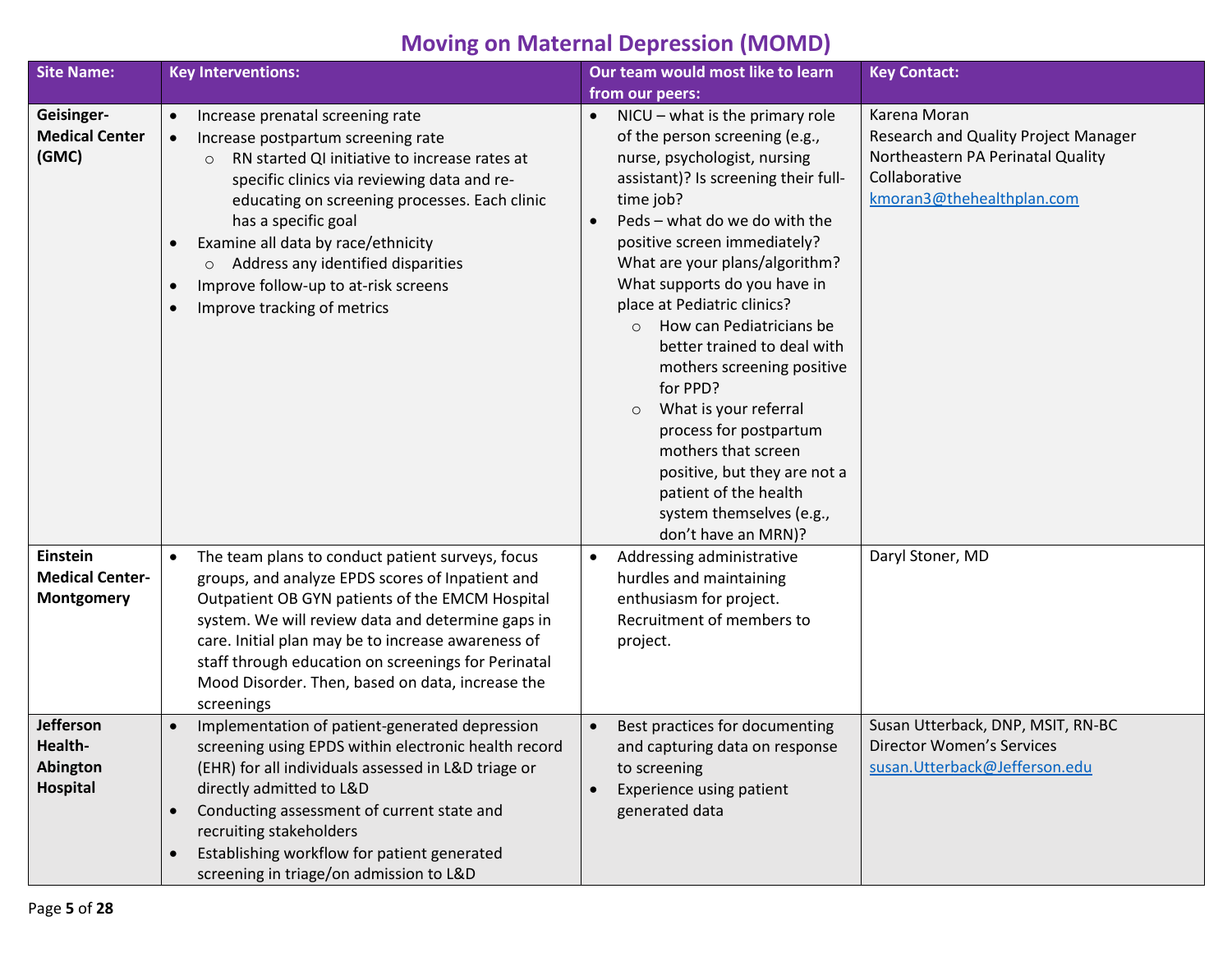|                                                                                                   | Working with business analytics team to enable<br>$\bullet$<br>reporting on screening and interventions in all care<br>settings<br>DNP student led project to implement patient<br>$\bullet$<br>generated screening in EHR in triage and on<br>admission to L&D                                                                                                                                                                                                                                                                                            |                                                                                                                                                                                                                                                                           |                                                                              |
|---------------------------------------------------------------------------------------------------|------------------------------------------------------------------------------------------------------------------------------------------------------------------------------------------------------------------------------------------------------------------------------------------------------------------------------------------------------------------------------------------------------------------------------------------------------------------------------------------------------------------------------------------------------------|---------------------------------------------------------------------------------------------------------------------------------------------------------------------------------------------------------------------------------------------------------------------------|------------------------------------------------------------------------------|
| <b>Penn State</b><br><b>Health-Hershey</b><br><b>Medical Center</b><br>and Children's<br>Hospital | Edinburgh Postnatal Depression Scale (EPDS)<br>completed after delivery prior to hospital discharge<br>(screening completed within first day on postpartum<br>unit).<br>Social work consulted for elevated scores<br>$\bullet$<br>Early follow up for repeat screening for elevated<br>$\bullet$<br>scores or individuals with identified risk factors<br>Routine repeat screening at 6-week postpartum visit<br>$\bullet$<br>Creation of Women's Health dashboard for continual<br>$\bullet$<br>tracking of progress                                      | Relevance of early screening in<br>$\bullet$<br>relation to follow up scoring<br>Improving access to mental<br>$\bullet$<br>health services for abnormal<br>screenings<br>How to achieve the largest<br>$\bullet$<br>impact on reducing racial and<br>ethnic disparities? | Amy Cruz, MD, FACOG,<br>acruz6@pennstatehealth.psu.edu                       |
| St. Clair<br>Hospital                                                                             | To date we hold a Postpartum support group for<br>$\bullet$<br>women with perinatal mood changes.<br>Reach out to OB offices - assess the screening tool<br>$\bullet$<br>Plan QI project<br>$\bullet$<br>Implement the Edinburgh Screening tool for<br>$\circ$<br>hospital outpatients and inpatients                                                                                                                                                                                                                                                      | Data collection tactics<br>$\bullet$<br>Screening tools used<br>Postpartum follow up<br>$\bullet$<br>Community resources used                                                                                                                                             | Shawndel Laughner                                                            |
| <b>UPMC Womens</b><br><b>Health Service</b><br>Line-Magee-<br><b>Womens</b><br>Hospital           | HEALTH EQUITY NOW met 12/2/21, 2/3/22, 3/4/22<br>$\bullet$<br>Implemented PHQ9 across all birthing hospitals, July<br>$\bullet$<br>9/2 Created calendar for monthly events to recognize<br>$\bullet$<br>1/23/22: Maternal Health Awareness Day:<br>$\bullet$<br>ACOG/PA PQC MHAD topic- "Immunization in<br>$\circ$<br>Pregnancy"-recorded talk, Grand Rounds Jan 25 <sup>th</sup><br>Facebook Premiere with UPMC experts discussing<br>$\circ$<br>safety and benefit of COVID vaccine<br>Currently planning Black Maternal Health Week April<br>$11 - 17$ |                                                                                                                                                                                                                                                                           | Vivian Petticord Director, Women's Health<br>Service Line<br>pettvm@upmc.edu |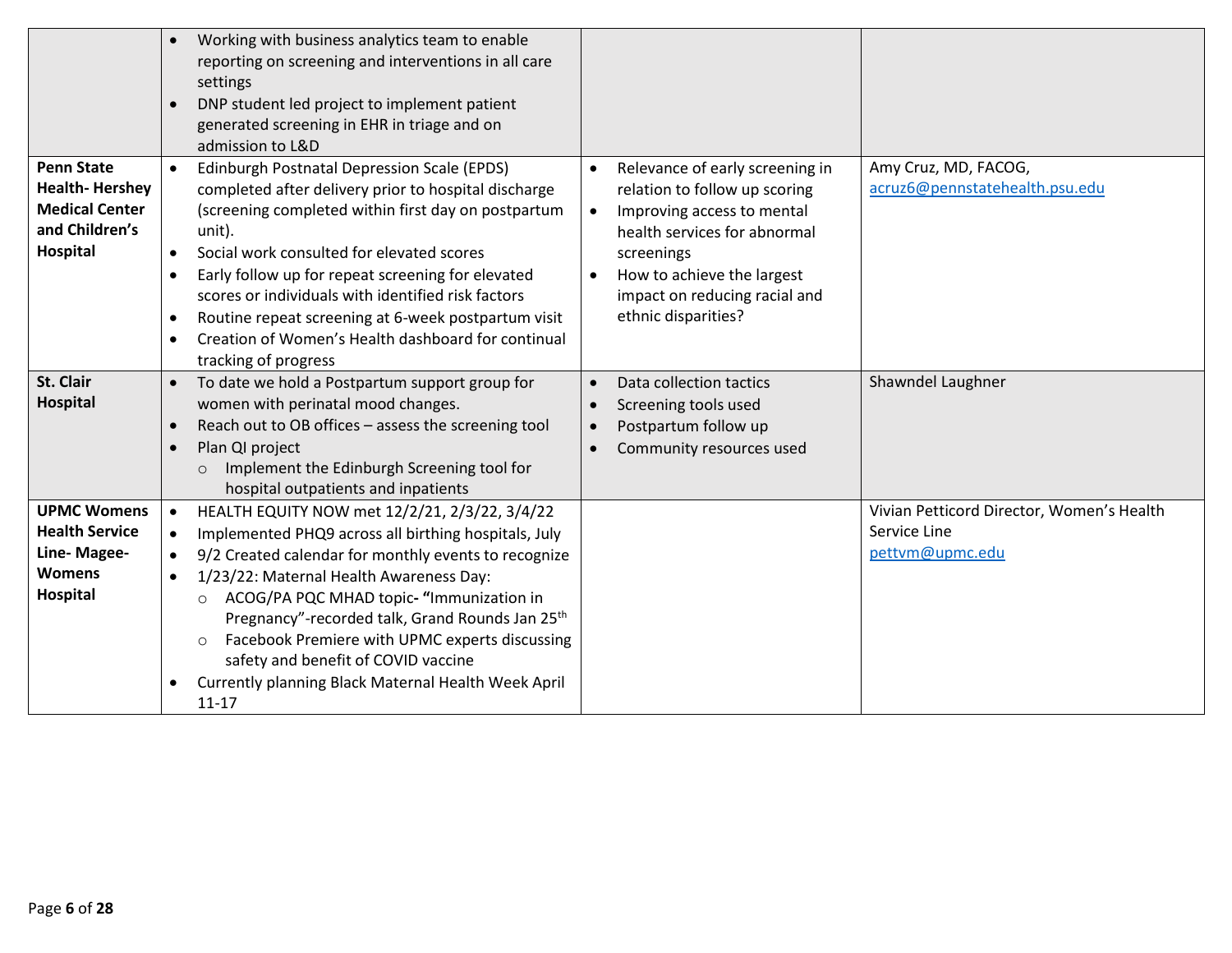## **Immediate Postpartum Long-Acting Reversible Contraception (IP LARC)**

| <b>Site Name:</b>     |           | <b>Key Interventions:</b>                                |           | Our team would most like to learn | <b>Key Contact:</b>                  |
|-----------------------|-----------|----------------------------------------------------------|-----------|-----------------------------------|--------------------------------------|
|                       |           |                                                          |           | from our peers:                   |                                      |
| <b>Geisinger</b>      | $\bullet$ | (Re)educate providers and nurses on IUD insertion        |           | Do you limit your IPLARC          | Amy Schauer, BSN                     |
| <b>Medical Center</b> |           | immediately postpartum.                                  |           | placement to patients with        |                                      |
| (GMC)                 |           | Clarify billing, coding, and reimbursement processes.    |           | certain insurances?               |                                      |
|                       |           | Clarify patient eligibility for reimbursement outside of |           |                                   |                                      |
|                       |           | the DRG.                                                 |           |                                   |                                      |
|                       |           | Improve device access on L&D (storage).                  |           |                                   |                                      |
|                       |           | Assess patient desire for IP LARC.                       |           |                                   |                                      |
|                       |           | Monitor and address expulsion rates (as applicable).     |           |                                   |                                      |
| <b>Geisinger</b>      | $\bullet$ | (Re)educate providers and nurses on IUD insertion        | $\bullet$ | What are you considering as       | Abby Newman                          |
| Lewistown             |           | immediately postpartum                                   |           | contraceptives? Who are you       | Jen Sunderland                       |
| <b>Hospital (GLH)</b> | $\bullet$ | Improve device access on L&D (storage)                   |           | offering IPLARC to?               |                                      |
|                       |           | Assess patient desire for IP LARC                        |           |                                   |                                      |
|                       |           | Monitor and address expulsion rates with the clinic      |           |                                   |                                      |
| <b>Geisinger</b>      | $\bullet$ | (Re)educate providers and nurses on IUD insertion        |           | How have sites worked through     | Karena Moran                         |
| <b>Wyoming Valley</b> |           | immediately postpartum.                                  |           | provider barriers related to      | Research and Quality Project Manager |
| (GWV)                 |           | Clarify billing, coding, and reimbursement processes.    |           | comfort-levels in placing IPLARC, | Northeastern PA Perinatal Quality    |
|                       |           | Clarify patient eligibility for reimbursement outside of |           | specifically IUDs?                | Collaborative                        |
|                       |           | the DRG.                                                 |           |                                   | kmoran3@thehealthplan.com            |
|                       |           | Improve device access on L&D (storage).                  |           |                                   |                                      |
|                       |           | Assess patient desire for IP LARC.                       |           |                                   |                                      |
|                       |           | Monitor and address expulsion rates (as applicable).     |           |                                   |                                      |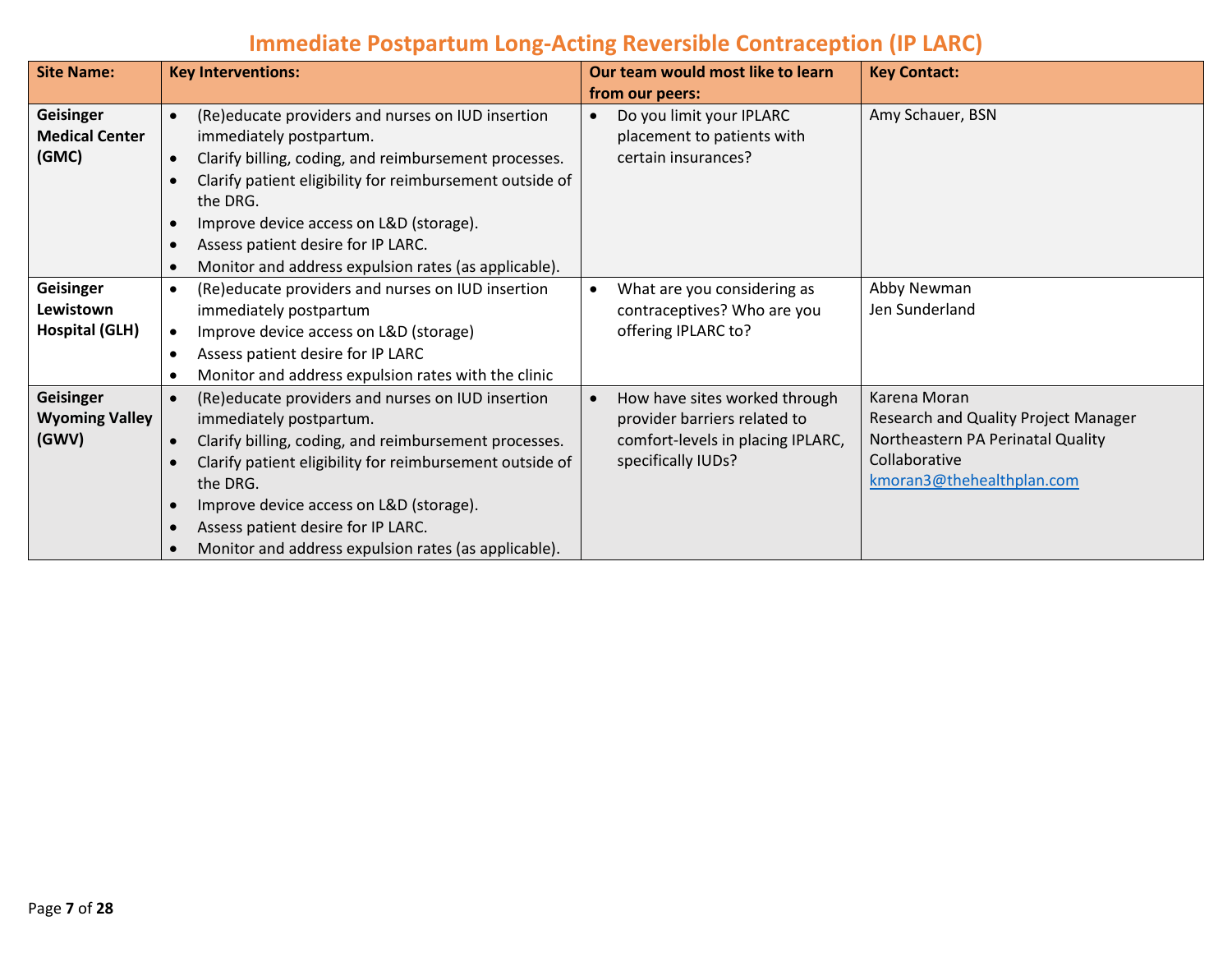| <b>Site Name:</b>                                                | <b>Key Interventions:</b>                                                                                                                                                                                                                                                                                                                                                                                                                                                                                                                                                                                                                                                                                                                                                                                                    | Our team would most like to learn                                                                                                                                                                                                                                                                                                                                                                                                                                                                                              | <b>Key Contact:</b>                                              |
|------------------------------------------------------------------|------------------------------------------------------------------------------------------------------------------------------------------------------------------------------------------------------------------------------------------------------------------------------------------------------------------------------------------------------------------------------------------------------------------------------------------------------------------------------------------------------------------------------------------------------------------------------------------------------------------------------------------------------------------------------------------------------------------------------------------------------------------------------------------------------------------------------|--------------------------------------------------------------------------------------------------------------------------------------------------------------------------------------------------------------------------------------------------------------------------------------------------------------------------------------------------------------------------------------------------------------------------------------------------------------------------------------------------------------------------------|------------------------------------------------------------------|
|                                                                  |                                                                                                                                                                                                                                                                                                                                                                                                                                                                                                                                                                                                                                                                                                                                                                                                                              | from our peers:                                                                                                                                                                                                                                                                                                                                                                                                                                                                                                                |                                                                  |
| <b>Main Line</b><br>Health-<br>Lankenau<br><b>Medical Center</b> | "Desires IPLARC" has been implemented as a field in<br>the EMR<br>Education for providers, residents, and staff about<br>$\bullet$<br>offering and documenting LARC desire and LARC<br>placement - supply, role, etc.<br>Prenatal patients are educated about pros/cons of<br>IPLARC, and determination of interest is obtained<br>Prenatal counseling<br>$\circ$<br>Video on display in clinic<br>$\circ$<br>Patient education materials and information<br>$\circ$<br>sheets being distributed                                                                                                                                                                                                                                                                                                                             | Expanding services to commercial<br>$\bullet$<br>insurance patients.<br>What are the options for<br>$\bullet$<br>counseling and billing if they do<br>desire LARC?<br>Is there an opportunity to<br>$\bullet$<br>encourage insurance providers to<br>consider including LARC in their<br>coverage?<br>Expanding services to other<br>$\bullet$<br>hospitals and educating private<br>practices on counseling<br>What is the most effective way<br>for spreading the word?<br>Seminars, training sessions,<br>newsletters, etc. | Sam Meske, MS, MBA<br><b>Business Manager</b><br>meskes@mlhs.org |
| St. Clair<br>Hospital                                            | To date we formed a team: team updates due to<br>$\bullet$<br>turnaround<br>Key physician lead<br>$\circ$<br>Social Work/Case Management<br>$\circ$<br><b>Clinical Integration Specialist</b><br>$\circ$<br>Director W&C Services<br>$\circ$<br><b>Director Inpatient Pharmacy</b><br>$\circ$<br>Develop the supporting structure, processes, team<br>roles, and skills to offer contraceptive counseling and<br>access, including IPLARC<br>OB department will identify in the office those in<br>$\bullet$<br>need of IPLARC<br>Insertion added to charge OB charge master<br>Work with pharmacy to obtain product<br>Pharmacy working on charge structure IPLARC<br>$\circ$<br>purchasing - we are adding Liletta and Nexplanon<br>Depo Provera currently available.<br>HIS working on ordering the devices in<br>$\circ$ | How you were able to implement<br>$\bullet$<br>the structures and processes to<br>routinely counsel, offer, and<br>provide IPLARC?<br>Did you meet any resistance on<br>offering IPLAC in the hospital<br>setting?<br>Did you find a large need/desire<br>$\bullet$<br>from patients for IPLARC?                                                                                                                                                                                                                               | Shawndel Laughner                                                |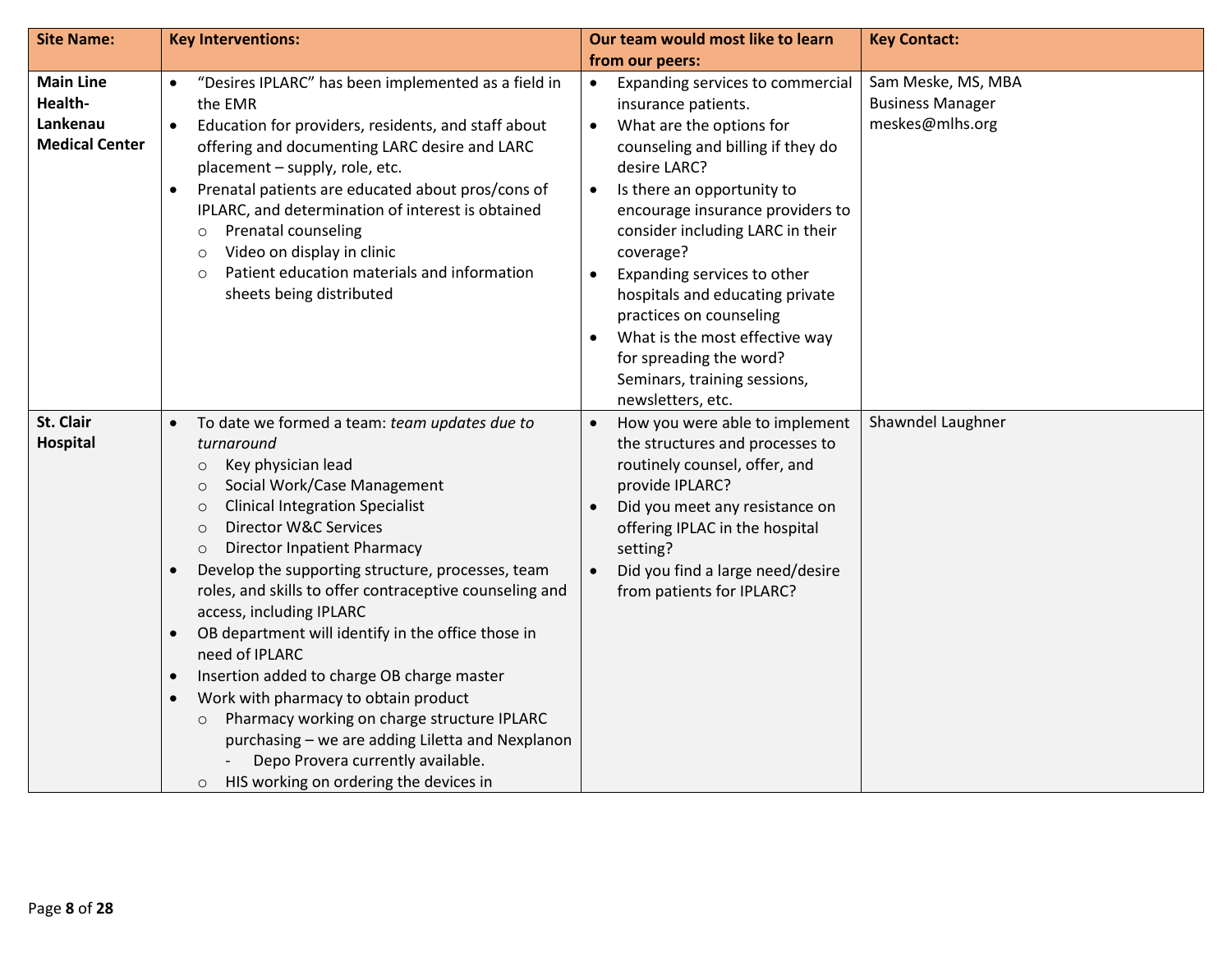| <b>Site Name:</b>                                                          | <b>Key Interventions:</b>                                                                                                                                                                                                                                                                                                                                                                                                                                                                                                                                                                                                                                                                                                                                                                                                                                                                                                                                                                                                                                                                                                                                                                                                                               | Our team would most like to learn                                                                                                                                                                                                                                   | <b>Key Contact:</b>                                                          |
|----------------------------------------------------------------------------|---------------------------------------------------------------------------------------------------------------------------------------------------------------------------------------------------------------------------------------------------------------------------------------------------------------------------------------------------------------------------------------------------------------------------------------------------------------------------------------------------------------------------------------------------------------------------------------------------------------------------------------------------------------------------------------------------------------------------------------------------------------------------------------------------------------------------------------------------------------------------------------------------------------------------------------------------------------------------------------------------------------------------------------------------------------------------------------------------------------------------------------------------------------------------------------------------------------------------------------------------------|---------------------------------------------------------------------------------------------------------------------------------------------------------------------------------------------------------------------------------------------------------------------|------------------------------------------------------------------------------|
|                                                                            |                                                                                                                                                                                                                                                                                                                                                                                                                                                                                                                                                                                                                                                                                                                                                                                                                                                                                                                                                                                                                                                                                                                                                                                                                                                         | from our peers:                                                                                                                                                                                                                                                     |                                                                              |
| St. Luke's<br><b>University</b><br>Hospital-<br>Anderson<br><b>Campus</b>  | Use EMR to identify patients who desire and receive<br>$\bullet$<br><b>IPLARC</b><br>Use EMR to make ordering and documenting<br>$\bullet$<br>provision of IPLARC more streamlined for physicians                                                                                                                                                                                                                                                                                                                                                                                                                                                                                                                                                                                                                                                                                                                                                                                                                                                                                                                                                                                                                                                       | Methods for tracking which<br>$\bullet$<br>patients desire IPLARC to more<br>accurately follow PA PQC metrics<br>How to overcome insurance<br>$\bullet$<br>barriers to make IPLARC available<br>for all patients                                                    | Danielle Johnson, DO<br>Danielle.johnson@sluhn.org                           |
| St. Luke's<br><b>University</b><br>Hospital-<br>Allentown<br><b>Campus</b> | Use EMR to identify patients who desire and receive<br>$\bullet$<br><b>IPLARC</b><br>Use EMR to make ordering and documenting<br>$\bullet$<br>provision of IPLARC more streamlined for physicians                                                                                                                                                                                                                                                                                                                                                                                                                                                                                                                                                                                                                                                                                                                                                                                                                                                                                                                                                                                                                                                       | Methods for tracking which<br>$\bullet$<br>patients desire IPLARC to more<br>accurately follow PA PQC metrics<br>How to overcome insurance<br>$\bullet$<br>barriers to make IPLARC available<br>for all patients                                                    | Danielle Johnson, DO<br>Danielle.johnson@sluhn.org                           |
| <b>UPMC Womens</b><br><b>Health Service</b><br>Line-Altoona                | Ensure IT systems are modified to document<br>acquisition, stocking, ordering, placement,<br>counseling, consent, billing and reimbursement for<br>IPLARC.<br>Ensure all patients receive contraceptive information<br>prenatally- including the option to receive IPLARC.<br>Modify L&D, OB OR, postpartum workflows to<br>identify and have devices available for pts desiring<br>LARC. Store LARC devices for easy access in a timely<br>manner.<br>Educate clinicians, community partners and<br>$\circ$<br>nurses on informed consent and shared decision<br>making.<br>Involve pharmacy for obtaining the device &<br>٠<br>distribution to ensure timely placement.<br>Assure billing codes are in place and that staff in all<br>٠<br>necessary departments are educated on correct<br>billing procedures- device and procedure costs.<br>Participate in hands-on training of IPLARC insertion.<br>Shared UPMC consent processes for IPLARC to<br>customize for each hospital.<br>Educate providers, nurses, lactation consultants,<br>social workers about clinical recommendations<br>related to IPLARC placement and breastfeeding.<br>Assure all patients receive comprehensive<br>$\bullet$<br>contraceptive counseling prior to discharge. | This is a difficult project to<br>$\bullet$<br>implement. The training is still<br>remote for providers and not in-<br>person related to on-going<br>pandemic.<br>Billing and reimbursement for<br>$\bullet$<br>cost of device and insertion<br>remains challenging | Vivian Petticord Director, Women's Health<br>Service Line<br>pettvm@upmc.edu |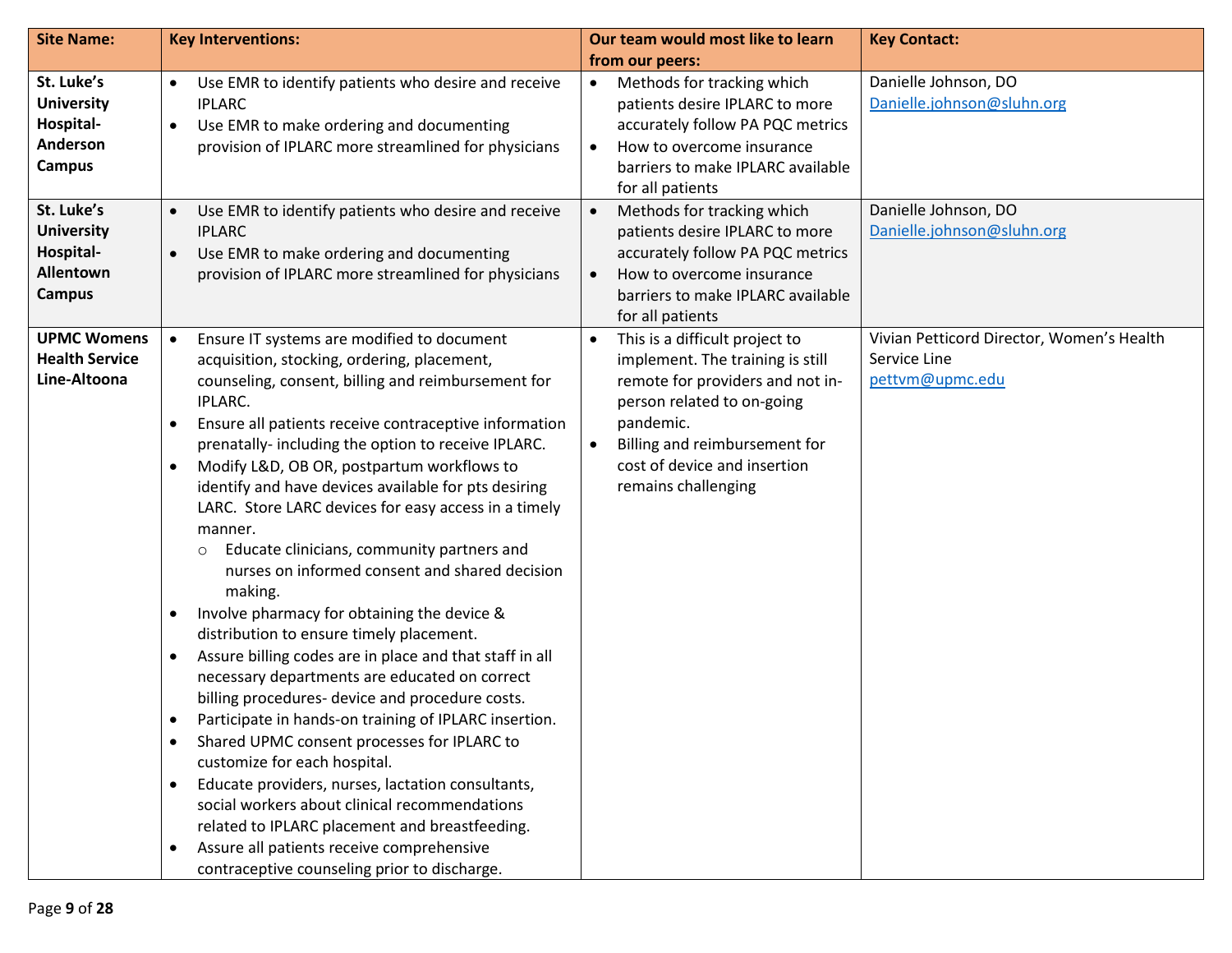| <b>Site Name:</b>                                              | <b>Key Interventions:</b>                                                                                                                                                                                                                                                                                                                                                                                                                                                                                                                                                                                                                                                                                                                                                                                                                                                                                                                                                                                                                                                                                                                                                                                                                                                                                      | Our team would most like to learn                                                                                                                                                                                                                                                                         | <b>Key Contact:</b>                                                          |
|----------------------------------------------------------------|----------------------------------------------------------------------------------------------------------------------------------------------------------------------------------------------------------------------------------------------------------------------------------------------------------------------------------------------------------------------------------------------------------------------------------------------------------------------------------------------------------------------------------------------------------------------------------------------------------------------------------------------------------------------------------------------------------------------------------------------------------------------------------------------------------------------------------------------------------------------------------------------------------------------------------------------------------------------------------------------------------------------------------------------------------------------------------------------------------------------------------------------------------------------------------------------------------------------------------------------------------------------------------------------------------------|-----------------------------------------------------------------------------------------------------------------------------------------------------------------------------------------------------------------------------------------------------------------------------------------------------------|------------------------------------------------------------------------------|
|                                                                |                                                                                                                                                                                                                                                                                                                                                                                                                                                                                                                                                                                                                                                                                                                                                                                                                                                                                                                                                                                                                                                                                                                                                                                                                                                                                                                | from our peers:                                                                                                                                                                                                                                                                                           |                                                                              |
| <b>UPMC Womens</b><br><b>Health Service</b><br>Line-Hamot      | Ensure IT systems are modified to document<br>$\bullet$<br>acquisition, stocking, ordering, placement,<br>counseling, consent, billing and reimbursement for<br>IPLARC.<br>Ensure all patients receive contraceptive information<br>$\bullet$<br>prenatally- including the option to receive IPLARC.<br>Modify L&D, OB OR, postpartum workflows to<br>identify and have devices available for pts desiring<br>LARC. Store LARC devices for easy access in a timely<br>manner.<br>Educate clinicians, community partners and<br>$\circ$<br>nurses on informed consent and shared decision<br>making.<br>Involve pharmacy for obtaining the device &<br>distribution to ensure timely placement.<br>Assure billing codes are in place and that staff in all<br>$\bullet$<br>necessary departments are educated on correct<br>billing procedures- device and procedure costs.<br>Participate in hands-on training of IPLARC insertion.<br>$\bullet$<br>Shared UPMC consent processes for IPLARC to<br>customize for each hospital.<br>Educate providers, nurses, lactation consultants,<br>$\bullet$<br>social workers about clinical recommendations<br>related to IPLARC placement and breastfeeding.<br>Assure all patients receive comprehensive<br>$\bullet$<br>contraceptive counseling prior to discharge. | This is a difficult project to<br>$\bullet$<br>implement. The training is still<br>remote for providers and not in-<br>person related to on-going<br>pandemic.<br>Billing and reimbursement for<br>$\bullet$<br>cost of device and insertion<br>remains challenging                                       | Vivian Petticord Director, Women's Health<br>Service Line<br>pettvm@upmc.edu |
| <b>UPMC Womens</b><br><b>Health Service</b><br>Line-Harrisburg | Ensure IT systems are modified to document<br>$\bullet$<br>acquisition, stocking, ordering, placement,<br>counseling, consent, billing, and reimbursement for<br>IPLARC.<br>Ensure all patients receive contraceptive information<br>٠<br>prenatally- including the option to receive IPLARC.<br>Modify L&D, OB OR, postpartum workflows to<br>identify and have devices available for pts desiring<br>LARC. Store LARC devices for easy access in a timely<br>manner.                                                                                                                                                                                                                                                                                                                                                                                                                                                                                                                                                                                                                                                                                                                                                                                                                                         | This is a difficult project to<br>$\bullet$<br>implement. The training is still<br>remote for providers and not in-<br>person related to on-going<br>pandemic.<br>Billing and reimbursement for<br>$\bullet$<br>cost of device and insertion<br>remains challenging as well as<br>identifying who has SUD | Vivian Petticord Director, Women's Health<br>Service Line<br>pettvm@upmc.edu |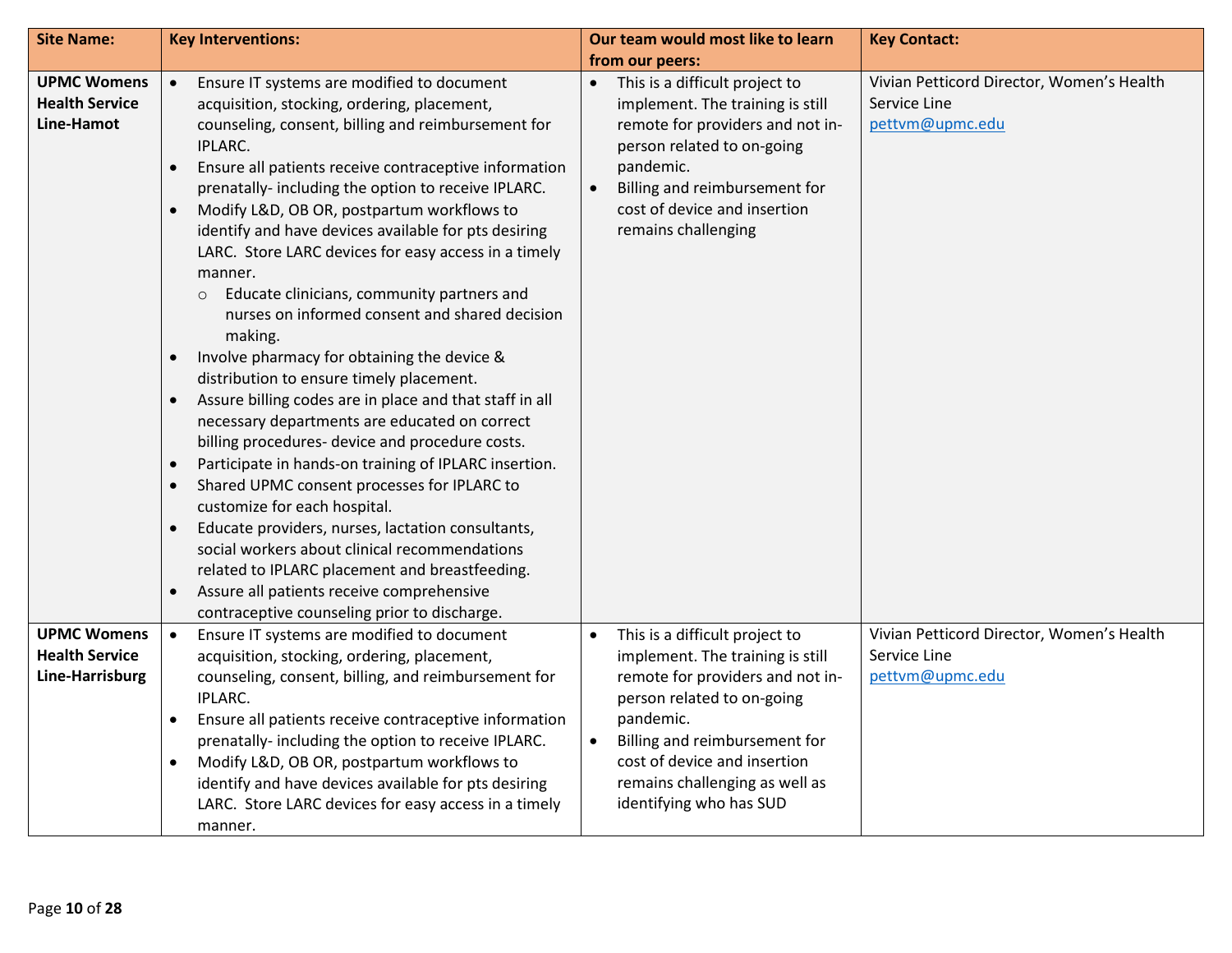| <b>Site Name:</b> | <b>Key Interventions:</b>                                                                                                                                                                                                                                                                                                                                                                                                                                                                                                                                                                                                                                                                                                                                                 | Our team would most like to learn | <b>Key Contact:</b> |
|-------------------|---------------------------------------------------------------------------------------------------------------------------------------------------------------------------------------------------------------------------------------------------------------------------------------------------------------------------------------------------------------------------------------------------------------------------------------------------------------------------------------------------------------------------------------------------------------------------------------------------------------------------------------------------------------------------------------------------------------------------------------------------------------------------|-----------------------------------|---------------------|
|                   |                                                                                                                                                                                                                                                                                                                                                                                                                                                                                                                                                                                                                                                                                                                                                                           | from our peers:                   |                     |
|                   | Educate clinicians, community partners and<br>$\circ$<br>nurses on informed consent and shared decision<br>making.<br>Involve pharmacy for obtaining the device &<br>distribution to ensure timely placement.<br>Assure billing codes are in place and that staff in all<br>necessary departments are educated on correct<br>billing procedures- device and procedure costs.<br>Participate in hands-on training of IPLARC insertion.<br>Shared UPMC consent processes for IPLARC to<br>customize for each hospital.<br>Educate providers, nurses, lactation consultants,<br>social workers about clinical recommendations<br>related to IPLARC placement and breastfeeding.<br>Assure all patients receive comprehensive<br>contraceptive counseling prior to discharge. |                                   |                     |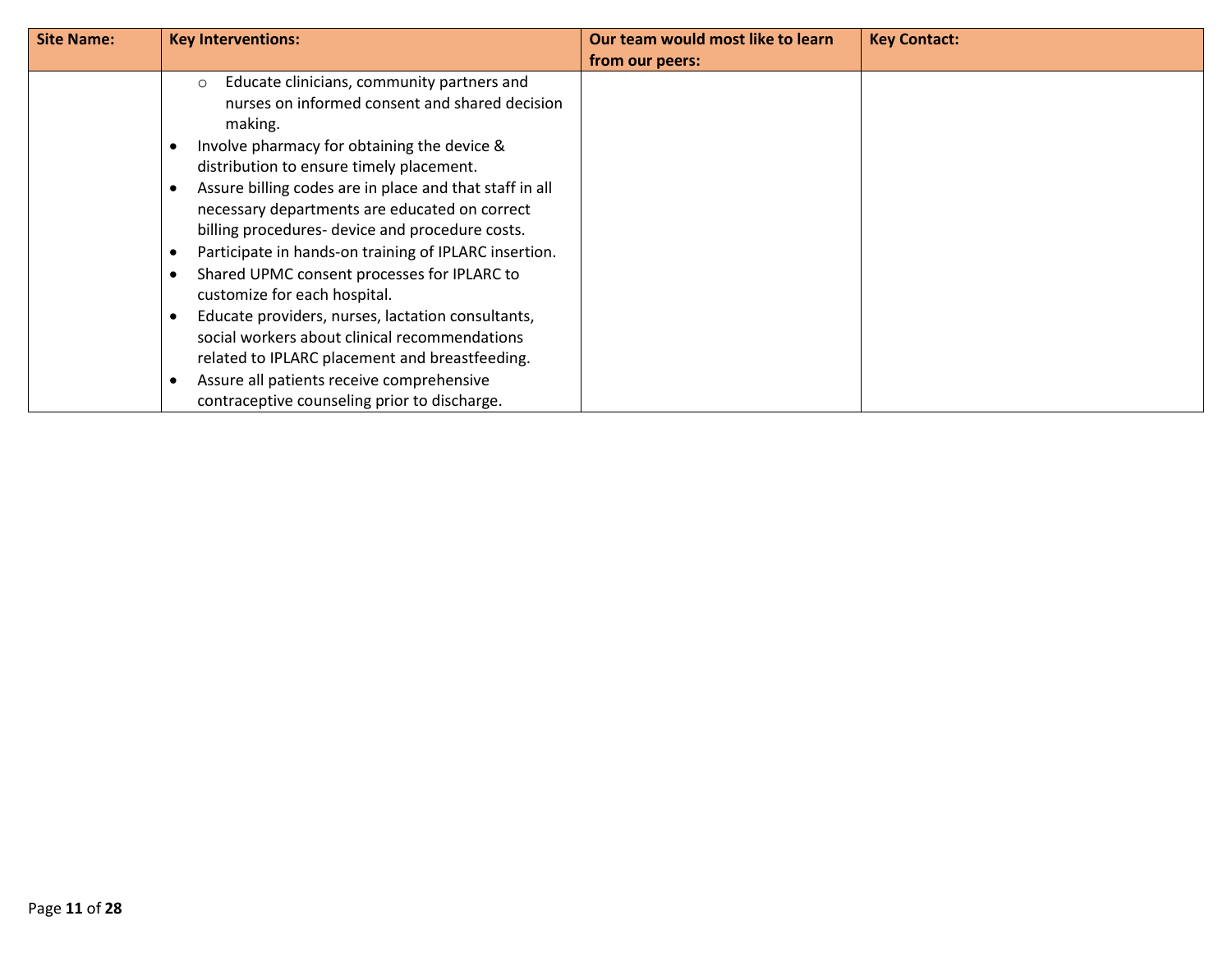| <b>Site Name:</b>                                                    | <b>Key Interventions:</b>                                                                                                                                                                                                                                                                                                                                                                                                                                                                                                                                                                                                                                                                                                                                                                                                                                                                                                                                                                                                                                                                                                                                                                                                                                                                          | Our team would most like to learn                                                                                                                                                                                                                                                                         | <b>Key Contact:</b>                                                          |
|----------------------------------------------------------------------|----------------------------------------------------------------------------------------------------------------------------------------------------------------------------------------------------------------------------------------------------------------------------------------------------------------------------------------------------------------------------------------------------------------------------------------------------------------------------------------------------------------------------------------------------------------------------------------------------------------------------------------------------------------------------------------------------------------------------------------------------------------------------------------------------------------------------------------------------------------------------------------------------------------------------------------------------------------------------------------------------------------------------------------------------------------------------------------------------------------------------------------------------------------------------------------------------------------------------------------------------------------------------------------------------|-----------------------------------------------------------------------------------------------------------------------------------------------------------------------------------------------------------------------------------------------------------------------------------------------------------|------------------------------------------------------------------------------|
|                                                                      |                                                                                                                                                                                                                                                                                                                                                                                                                                                                                                                                                                                                                                                                                                                                                                                                                                                                                                                                                                                                                                                                                                                                                                                                                                                                                                    | from our peers:                                                                                                                                                                                                                                                                                           |                                                                              |
| <b>UPMC Womens</b><br><b>Health Service</b><br>Line-Horizon          | Ensure IT systems are modified to document<br>$\bullet$<br>acquisition, stocking, ordering, placement,<br>counseling, consent, billing, and reimbursement for<br>IPLARC.<br>Ensure all patients receive contraceptive information<br>$\bullet$<br>prenatally- including the option to receive IPLARC.<br>Modify L&D, OB OR, postpartum workflows to<br>identify and have devices available for pts desiring<br>LARC. Store LARC devices for easy access in a timely<br>manner.<br>Educate clinicians, community partners and<br>$\circ$<br>nurses on informed consent and shared decision<br>making.<br>Involve pharmacy for obtaining the device &<br>distribution to ensure timely placement.<br>Assure billing codes are in place and that staff in all<br>$\bullet$<br>necessary departments are educated on correct<br>billing procedures- device and procedure costs.<br>Participate in hands-on training of IPLARC insertion.<br>$\bullet$<br>Shared UPMC consent processes for IPLARC to<br>customize for each hospital.<br>Educate providers, nurses, lactation consultants,<br>$\bullet$<br>social workers about clinical recommendations<br>related to IPLARC placement and breastfeeding.<br>Assure all patients receive comprehensive<br>contraceptive counseling prior to discharge. | This is a difficult project to<br>$\bullet$<br>implement. The training is still<br>remote for providers and not in-<br>person related to on-going<br>pandemic.<br>Billing and reimbursement for<br>$\bullet$<br>cost of device and insertion<br>remains challenging as well as<br>identifying who has SUD | Vivian Petticord Director, Women's Health<br>Service Line<br>pettvm@upmc.edu |
| <b>UPMC Womens</b><br><b>Health Service</b><br>Line-<br>Williamsport | Ensure IT systems are modified to document<br>$\bullet$<br>acquisition, stocking, ordering, placement,<br>counseling, consent, billing and reimbursement for<br>IPLARC.<br>Ensure all patients receive contraceptive information<br>$\bullet$<br>prenatally- including the option to receive IPLARC.<br>Modify L&D, OB OR, postpartum workflows to<br>identify and have devices available for pts desiring<br>LARC. Store LARC devices for easy access in a timely<br>manner.                                                                                                                                                                                                                                                                                                                                                                                                                                                                                                                                                                                                                                                                                                                                                                                                                      | This is a difficult project to<br>$\bullet$<br>implement. The training is still<br>remote for providers and not in-<br>person related to on-going<br>pandemic.<br>Billing and reimbursement for<br>$\bullet$<br>cost of device and insertion<br>remains challenging                                       | Vivian Petticord Director, Women's Health<br>Service Line<br>pettvm@upmc.edu |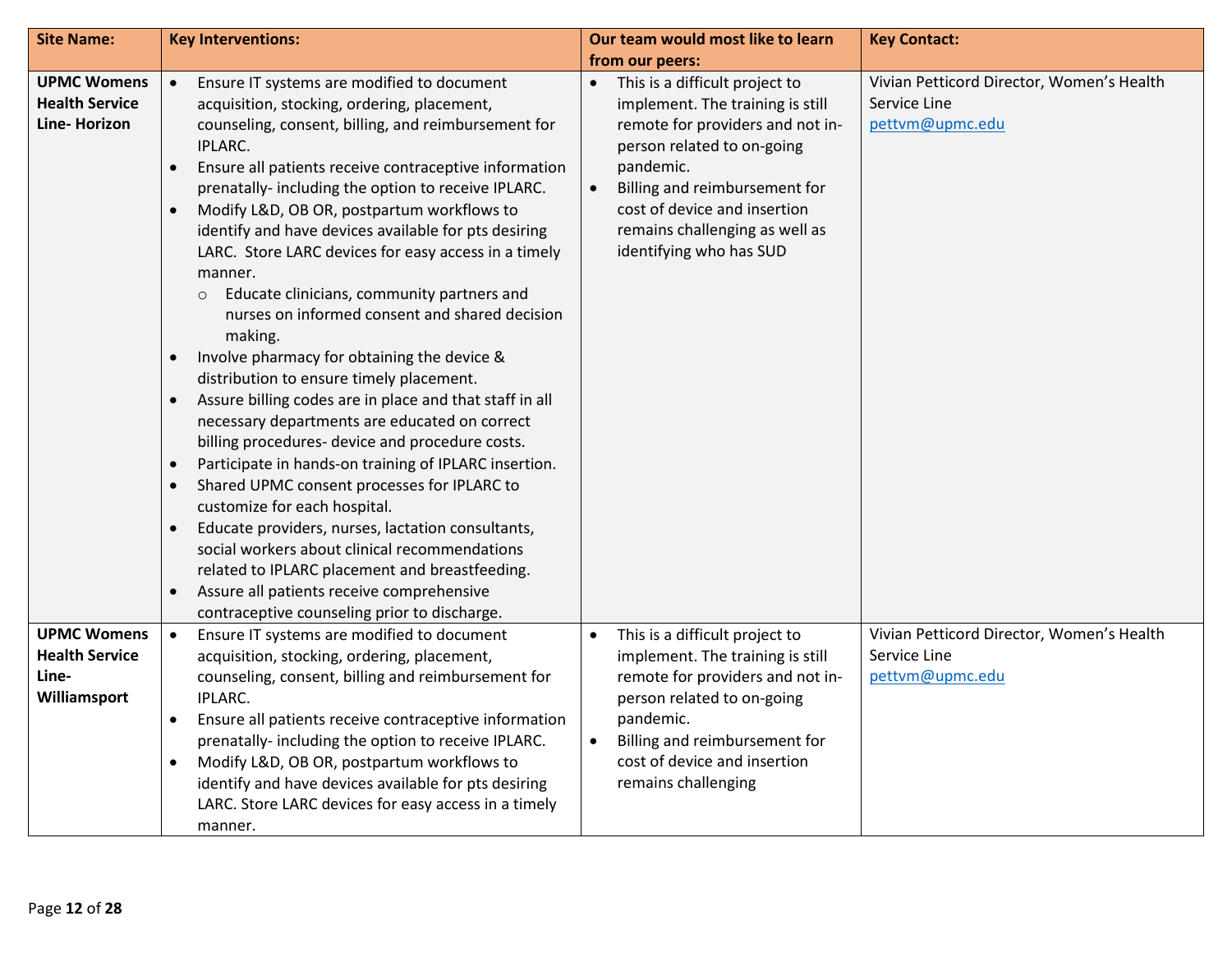| <b>Key Interventions:</b>                                                                                                                                                                                                                                                                                                                                                                                                                                                                                                                                                                                                                                                    | Our team would most like to learn         | <b>Key Contact:</b> |
|------------------------------------------------------------------------------------------------------------------------------------------------------------------------------------------------------------------------------------------------------------------------------------------------------------------------------------------------------------------------------------------------------------------------------------------------------------------------------------------------------------------------------------------------------------------------------------------------------------------------------------------------------------------------------|-------------------------------------------|---------------------|
|                                                                                                                                                                                                                                                                                                                                                                                                                                                                                                                                                                                                                                                                              | from our peers:                           |                     |
| Educate clinicians, community partners and<br>$\circ$<br>nurses on informed consent and shared decision<br>making.<br>Involve pharmacy for obtaining the device &<br>distribution to ensure timely placement.<br>Assure billing codes are in place and that staff in all<br>necessary departments are educated on correct<br>billing procedures- device and procedure costs.<br>Participate in hands-on training of IPLARC insertion.<br>Shared UPMC consent processes for IPLARC to<br>customize for each hospital.<br>Educate providers, nurses, lactation consultants,<br>social workers about clinical recommendations<br>related to IPLARC placement and breastfeeding. |                                           |                     |
| contraceptive counseling prior to discharge.                                                                                                                                                                                                                                                                                                                                                                                                                                                                                                                                                                                                                                 |                                           |                     |
|                                                                                                                                                                                                                                                                                                                                                                                                                                                                                                                                                                                                                                                                              | Assure all patients receive comprehensive |                     |

#### **Maternal OUD and Maternal Substance Use**

| Site Name:                                                             | <b>Key Interventions:</b>                                                                                                                                                                                                                                                                                                                                                                                                                                                                                                                                                                       | Our team would most like to learn<br>from our peers:                                                                                                                                                                                                         | <b>Key Contact:</b>                                   |
|------------------------------------------------------------------------|-------------------------------------------------------------------------------------------------------------------------------------------------------------------------------------------------------------------------------------------------------------------------------------------------------------------------------------------------------------------------------------------------------------------------------------------------------------------------------------------------------------------------------------------------------------------------------------------------|--------------------------------------------------------------------------------------------------------------------------------------------------------------------------------------------------------------------------------------------------------------|-------------------------------------------------------|
| Allegheny<br><b>Health</b><br>Network-<br><b>Forbes Hospital</b>       | Screen all pregnant and postpartum patients using a<br>validated screening tool for substance abuse<br>Follow up on all positive substance use screens                                                                                                                                                                                                                                                                                                                                                                                                                                          | How this process has impacted<br>care for mothers and newborns<br>Any barriers that we might face                                                                                                                                                            | Tiffany Mayer, Nurse Manager<br>Tiffany.Mayer@ahn.org |
| Allegheny<br><b>Health</b><br>Network-<br><b>Jefferson</b><br>Hospital | We provided staff-wide education on SUD/OUD as<br>well as use of the 5P screening tool.<br>We began screening all pregnant people for<br>OUD/SUD in the outpatient setting at the first<br>prenatal visit, at 28 weeks, and again at post-partum<br>visit.<br>We refer appropriate patients to our Perinatal Hope<br>Program and/or a social worker to more fully identify<br>their needs and make a plan for the remainder of<br>their pregnancy care.<br>We educated our inpatient staff and started using the<br>5P screen inpatient on any patient without a previous<br>outpatient screen. | Are infants exposed to<br>substances during pregnancy<br>being missed due to new<br>screening tools?<br>How are other locations' policies<br>address the need for a urine drug<br>screen or cord stat?<br>What screening tools are other<br>locations using? | Ashley Preksta RN, BSN                                |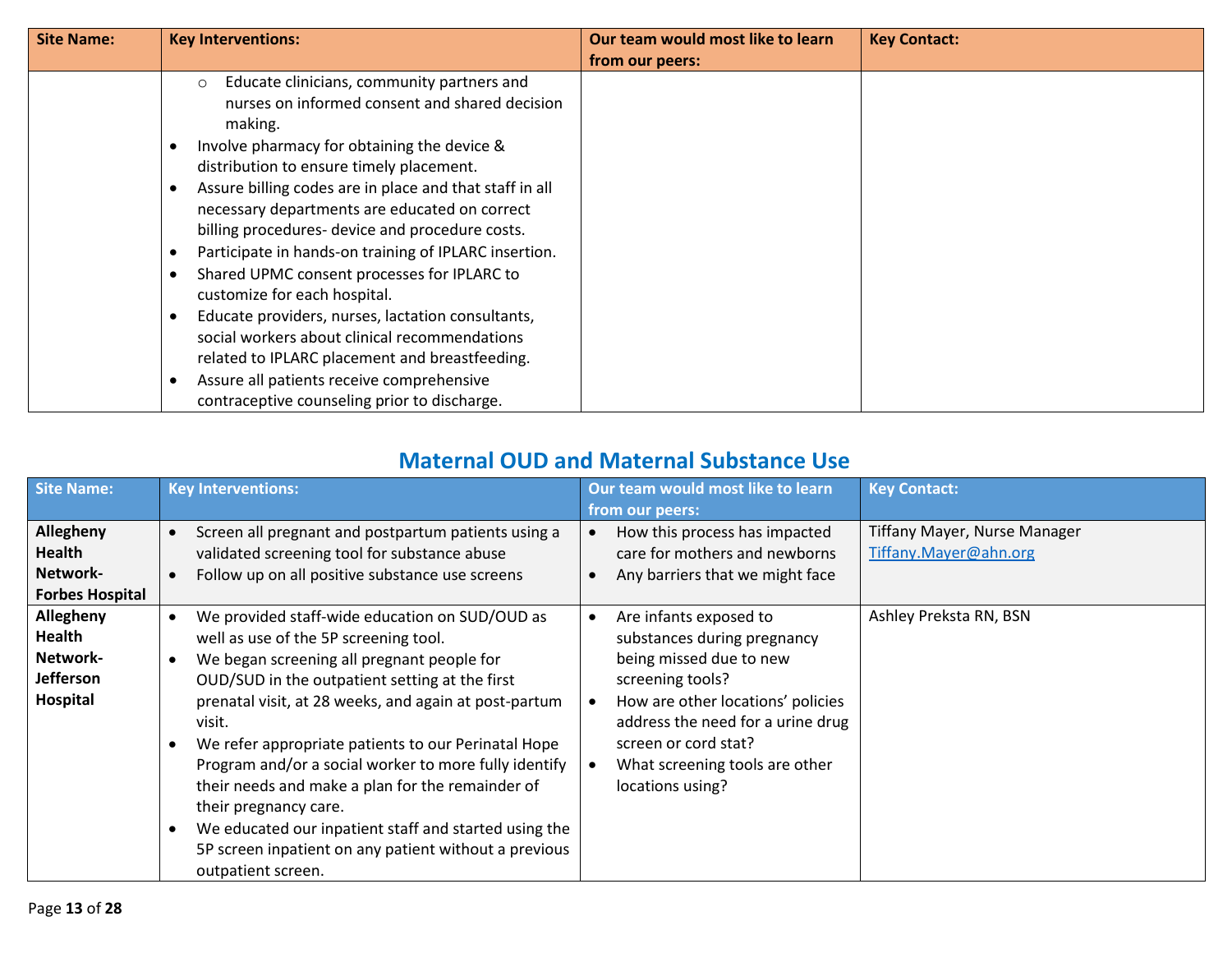| <b>Site Name:</b>                                                                       | <b>Key Interventions:</b>                                                                                                                                                                                                                                                                                                                                                                                                                                                                                                                                                         | Our team would most like to learn                                                                                                                                                                                                                | <b>Key Contact:</b>                                     |
|-----------------------------------------------------------------------------------------|-----------------------------------------------------------------------------------------------------------------------------------------------------------------------------------------------------------------------------------------------------------------------------------------------------------------------------------------------------------------------------------------------------------------------------------------------------------------------------------------------------------------------------------------------------------------------------------|--------------------------------------------------------------------------------------------------------------------------------------------------------------------------------------------------------------------------------------------------|---------------------------------------------------------|
|                                                                                         |                                                                                                                                                                                                                                                                                                                                                                                                                                                                                                                                                                                   | from our peers:                                                                                                                                                                                                                                  |                                                         |
| Allegheny<br><b>Health</b><br><b>Network-Saint</b><br><b>Vincent</b><br><b>Hospital</b> | <b>Staff Education</b><br>$\bullet$<br>Provider documentation education completed;<br>$\bullet$<br>Laminated tip sheets located at provider PC's<br>Incorporate information on Growing Hope/Perinatal<br>$\bullet$<br>Hope program and community support available for<br>addicted moms-to-be<br>Utilization of NAS informational booklet -<br>implemented, access in provider offices and<br>community locations.<br>Distribution of community agency support listing -<br>$\bullet$<br>still in process<br>Re-education of ED staff for referral process* (June<br>2022 target) | Are chart audits completed<br>$\bullet$<br>randomly to ensure coding<br>accuracy?<br>How is incorrect coding identified<br>$\bullet$<br>and how is provider<br>documentation reviewed to<br>reflect accurate patient<br>picture/level of acuity? | Lani Erdman<br>Kim Amon<br>Erika Pluta<br>Jill O'Connor |
| Allegheny<br><b>Health</b><br><b>Network-West</b><br><b>Penn Hospital</b>               | Continue to screen patients with 5 Ps on admission to<br>$\bullet$<br>labor and delivery<br>Establish clear protocols based on clinical criteria for<br>$\bullet$<br>when drug tests are indicated and obtain informed<br>patient consent for toxicology prior to testing<br>Establish policies and protocols to provide Naloxone<br>to anyone who may witness an overdose                                                                                                                                                                                                        | Ways to improve discharge<br>$\bullet$<br>follow-up and resources for<br>patients                                                                                                                                                                | Kristen Maguire                                         |
| Allegheny<br><b>Health</b><br>Network-<br>Wexford<br><b>Hospital</b>                    | Quarterly education with Dr. Tracey Vogel on trauma-<br>$\bullet$<br>informed care.<br>Wexford has formed a multidisciplinary team that<br>$\bullet$<br>meets on the 4 <sup>th</sup> Tuesday of every month. First<br>meeting scheduled for March 29 <sup>th</sup><br>All charts are audited by staff RNs on admission to<br>ensure 5 P's screening was done at least once during<br>pregnancy. If patient has not been screen, staff RN<br>will give patient 5P's screening tool on paper to fill<br>out privately and then input in HER.                                        | How other sites have educated<br>$\bullet$<br>staff on stigma and breaking<br>biases surrounding mothers with<br>substance use disorder. Guest<br>speakers? Role playing?                                                                        | Alycia Kerstetter, MSN, RNC-OB                          |
| Einstein<br><b>Medical Center-</b><br>Philadelphia                                      | No workflow in current state<br>٠<br>Solution - work with current MAT program LCSW<br>$\circ$<br>to determine how to implement standardized<br>screening on all women presenting for prenatal<br>care<br>Change in workflow for providers and MA staff<br>Solution - develop educational plan for provider<br>$\circ$<br>and MA staff                                                                                                                                                                                                                                             |                                                                                                                                                                                                                                                  |                                                         |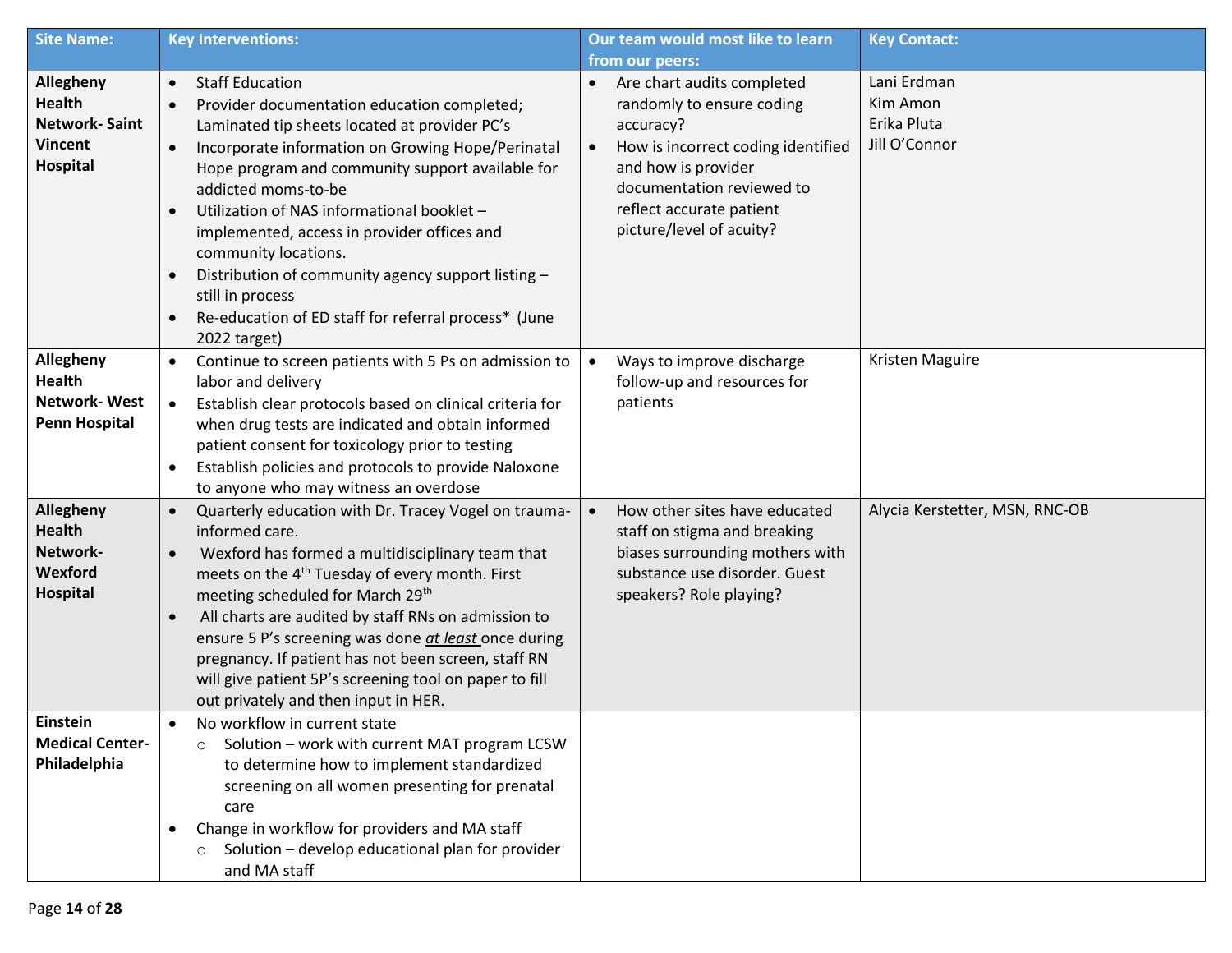| <b>Site Name:</b>                                                | <b>Key Interventions:</b>                                                                                                                                                                                                                                                                                                        | Our team would most like to learn                                                                                                                                                                                                                                                                                                                                                            | <b>Key Contact:</b>                                                                                                                     |
|------------------------------------------------------------------|----------------------------------------------------------------------------------------------------------------------------------------------------------------------------------------------------------------------------------------------------------------------------------------------------------------------------------|----------------------------------------------------------------------------------------------------------------------------------------------------------------------------------------------------------------------------------------------------------------------------------------------------------------------------------------------------------------------------------------------|-----------------------------------------------------------------------------------------------------------------------------------------|
|                                                                  |                                                                                                                                                                                                                                                                                                                                  | from our peers:                                                                                                                                                                                                                                                                                                                                                                              |                                                                                                                                         |
| <b>Evangelical</b><br><b>Community</b><br><b>Hospital</b>        | Positive screening initiates a plan of care by an<br>$\bullet$<br>obstetrical provider and consult with Care<br>Management as needed                                                                                                                                                                                             | Does anyone have a clinical<br>pathway for SUD that we could<br>review?                                                                                                                                                                                                                                                                                                                      | Jen Sullivan RN, BSN<br>Jennifer.Sullivan@evanhospital.com                                                                              |
| Geisinger-<br><b>Bloomsburg</b><br><b>Hospital</b>               | Implementing universal SUD screening in L&D and<br>$\bullet$<br>Outpatient<br>Implementing a clinical pathway for at-risk screens<br>$\bullet$<br>Re-educating on existing protocol for when to obtain<br>$\bullet$<br>a urine drug test<br>Streamlining workflow and information sharing with<br>$\bullet$<br>data entry in EMR | Process for when patient refuses<br>$\bullet$<br>to complete screening tool.<br>Or mother refuses to give<br>$\circ$<br>urine sample?<br>How to implement and track<br>$\bullet$<br>universal screening and<br>adherence to algorithm in<br>outpatient prenatal clinics?<br>How often do you screen<br>$\circ$<br>prenatally?<br>What is your process for medical<br>$\bullet$<br>marijuana? | Sara Whyne<br>Debra Knittle                                                                                                             |
| Geisinger-<br><b>Community</b><br><b>Medical Center</b><br>(CMC) | Implementing universal SUD screening: L&D and<br>$\bullet$<br>Outpatient<br>Implementing a clinical pathway for at-risk screens<br>$\bullet$<br>Re-educating on existing protocol for when to obtain<br>a urine drug test<br>Streamlining workflow and information sharing with<br>data entry in EMR                             | Process for when patient refuses<br>$\bullet$<br>to complete screening tool.<br>Or mother refuses to give<br>$\circ$<br>urine sample?<br>How to implement and track<br>$\bullet$<br>universal screening and<br>adherence to algorithm in<br>outpatient prenatal clinics?<br>How often do you screen<br>$\circ$<br>prenatally?<br>What is your process for medical<br>marijuana?              | Karena Moran<br>Research and Quality Project Manager<br>Northeastern PA Perinatal Quality<br>Collaborative<br>kmoran3@thehealthplan.com |
| Geisinger-<br>Lewistown<br><b>Hospital (GLH)</b>                 | Implementing universal SUD screening in L&D and<br>$\bullet$<br>Outpatient<br>Implementing a clinical pathway for at-risk screens<br>$\bullet$<br>Streamlining workflow and information sharing with<br>data entry in EMR                                                                                                        | How do you address conflicted<br>information?<br>Patient statement on SUD vs.<br>$\circ$<br><b>OB History</b><br>How do you track universal<br>$\bullet$<br>screening and adherence to the<br>algorithm in outpatient prenatal<br>clinic?                                                                                                                                                    | Abby Newman<br>Jen Sunderland                                                                                                           |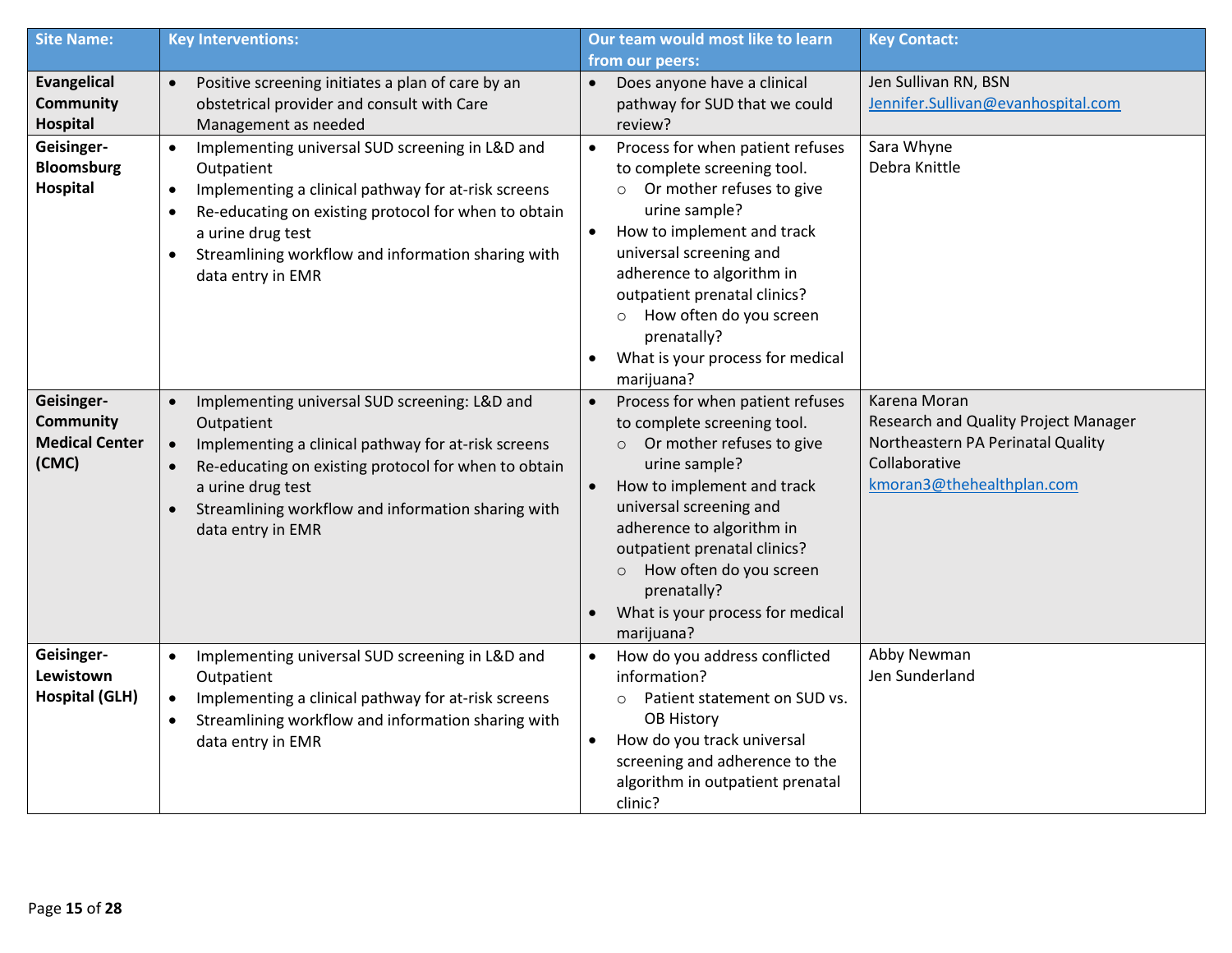| <b>Site Name:</b>                            | <b>Key Interventions:</b>                                                                                                                                                                                                                                                                                                                                                                                                                                                                            | Our team would most like to learn                                                                                                                                                                                                                                 | <b>Key Contact:</b>                                                                                                                     |
|----------------------------------------------|------------------------------------------------------------------------------------------------------------------------------------------------------------------------------------------------------------------------------------------------------------------------------------------------------------------------------------------------------------------------------------------------------------------------------------------------------------------------------------------------------|-------------------------------------------------------------------------------------------------------------------------------------------------------------------------------------------------------------------------------------------------------------------|-----------------------------------------------------------------------------------------------------------------------------------------|
|                                              |                                                                                                                                                                                                                                                                                                                                                                                                                                                                                                      | from our peers:                                                                                                                                                                                                                                                   |                                                                                                                                         |
| Geisinger<br><b>Medical Center</b><br>(GMC)  | Implementing universal SUD screening in L&D and<br>$\bullet$<br>Outpatient<br>Implementing a clinical pathway for at-risk positive<br>$\bullet$<br>screens<br>Re-educating on existing protocol for when to obtain<br>a urine drug test<br>Streamlining workflow and information sharing with<br>data entry in EMR                                                                                                                                                                                   | Process for when a patient<br>refuses to complete the<br>screening tool?<br>How to ensure compliance of<br>nursing staff completing the<br>electronic medical record<br>documentation of the screening<br>tool?<br>What is your process for medical<br>marijuana? | Amy Schauer, BSN                                                                                                                        |
| Geisinger-<br><b>Wyoming Valley</b><br>(GWV) | Implementing universal SUD screening in L&D and<br>$\bullet$<br>Outpatient<br>Implementing a clinical pathway for at-risk screens<br>Re-educating on protocol for when to obtain a urine<br>drug test<br>Upon admission patients are given a packet to fill out<br>for NIDA screening. That packet is scored by the RN<br>and then given to department educator who then<br>scans all of this information to Karena to capture<br>compliance. How have other platforms been<br>successful with this? |                                                                                                                                                                                                                                                                   | Karena Moran<br>Research and Quality Project Manager<br>Northeastern PA Perinatal Quality<br>Collaborative<br>kmoran3@thehealthplan.com |
| <b>Holy Redeemer</b><br><b>Health</b>        | All validated screens are attached to the DAST in<br>Athena for follow up and data collection<br>Need to identify how many new OB's each office has<br>to obtain percentage of moms screened (started in<br>Jan 2022)<br>Follow up with OB offices to assure screens are being<br>scanned in<br>Hiring a navigator for our SUD Program- need to<br>incorporate the COE's                                                                                                                             | How are referrals followed up<br>on?<br>Is there a designated individual<br>$\bullet$<br>for follow ups?<br>Does the office follow up, if so,<br>$\bullet$<br>what is the process, challenges,<br>outcomes?                                                       | Julie Greenfield, Director of Nursing, OB-GYN<br>Acute and Ambulatory Alliance<br>jgreenfield@holyredeemer.com                          |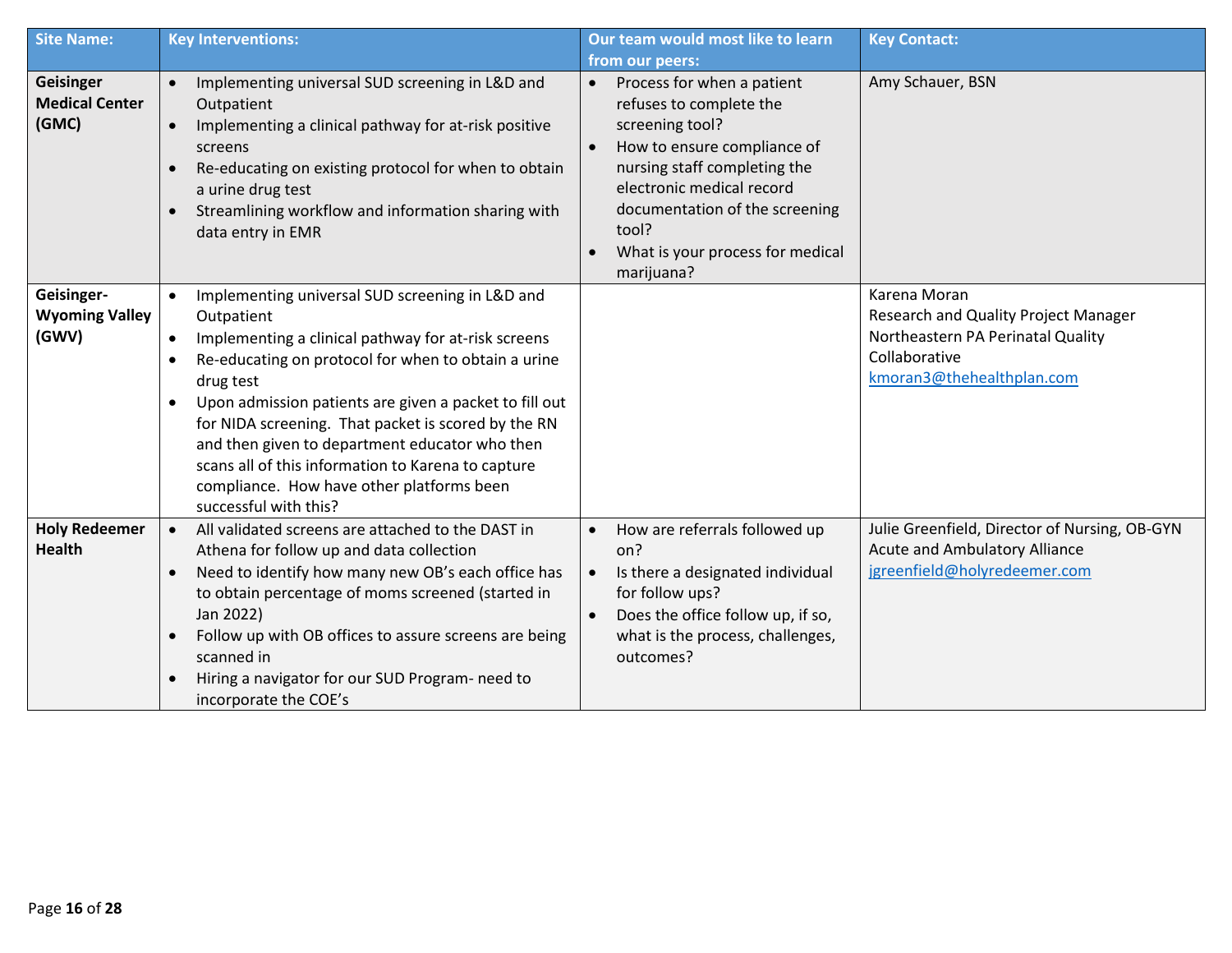| <b>Site Name:</b>                                                       | <b>Key Interventions:</b>                                                                                                                                                                                                                                                                                                                                                                                                                                                                                                                                                                                                                                                                                      | Our team would most like to learn                                                                               | <b>Key Contact:</b>              |
|-------------------------------------------------------------------------|----------------------------------------------------------------------------------------------------------------------------------------------------------------------------------------------------------------------------------------------------------------------------------------------------------------------------------------------------------------------------------------------------------------------------------------------------------------------------------------------------------------------------------------------------------------------------------------------------------------------------------------------------------------------------------------------------------------|-----------------------------------------------------------------------------------------------------------------|----------------------------------|
|                                                                         |                                                                                                                                                                                                                                                                                                                                                                                                                                                                                                                                                                                                                                                                                                                | from our peers:                                                                                                 |                                  |
| <b>Main Line</b><br>Health-<br><b>Bryn Mawr</b><br>Hospital             | Social Work Evaluation of Outpatient Resources<br>$\bullet$<br>Across 4 Hospitals and 4 Geographic Counties: Goal<br>to Optimize & Standardize<br>Develop Clinical and Psychosocial Pathways for<br>$\bullet$<br>OUD/SUD and NAS<br>Coordinate early consultation with Neonatology to<br>٠<br>optimize therapies and care plan<br>A BPA (Best Practice Advisory) will now launch when<br>a patient screens positive For Urine Drug Screen<br>Criteria Row in the OB Patient Profile<br>This BPA will prompt the nurse to place the order<br>$\circ$<br>for the Inpatient OB Drug Screen Panel. If one or<br>more of the UDS criteria is met, the BPA allows<br>the nurse to place the order directly from BPA. | <b>Best Practices for OUD/NAS</b><br>$\bullet$<br>Pathways<br><b>Outpatient Resource Referrals</b><br>$\bullet$ | Sharon Register, Project Manager |
| <b>Main Line</b><br>Health (MLH) -<br>Lankenau<br><b>Medical Center</b> | Social Work Evaluation of Outpatient Resources<br>$\bullet$<br>Across 4 Hospitals and 4 Geographic Counties: Goal<br>to Optimize & Standardize<br>Develop Clinical and Psychosocial Pathways for<br>$\bullet$<br>OUD/SUD and NAS<br>Coordinate early consultation with Neonatology to<br>optimize therapies and care plan<br>A BPA (Best Practice Advisory) will now launch when<br>a patient screens positive For Urine Drug Screen<br>Criteria Row in the OB Patient Profile<br>This BPA will prompt the nurse to place the order<br>$\circ$<br>for the Inpatient OB Drug Screen Panel. If one or<br>more of the UDS criteria is met, the BPA allows<br>the nurse to place the order directly from BPA.      | <b>Best Practices for OUD/NAS</b><br>Pathways<br><b>Outpatient Resource Referrals</b><br>$\bullet$              | Sharon Register, Project Manager |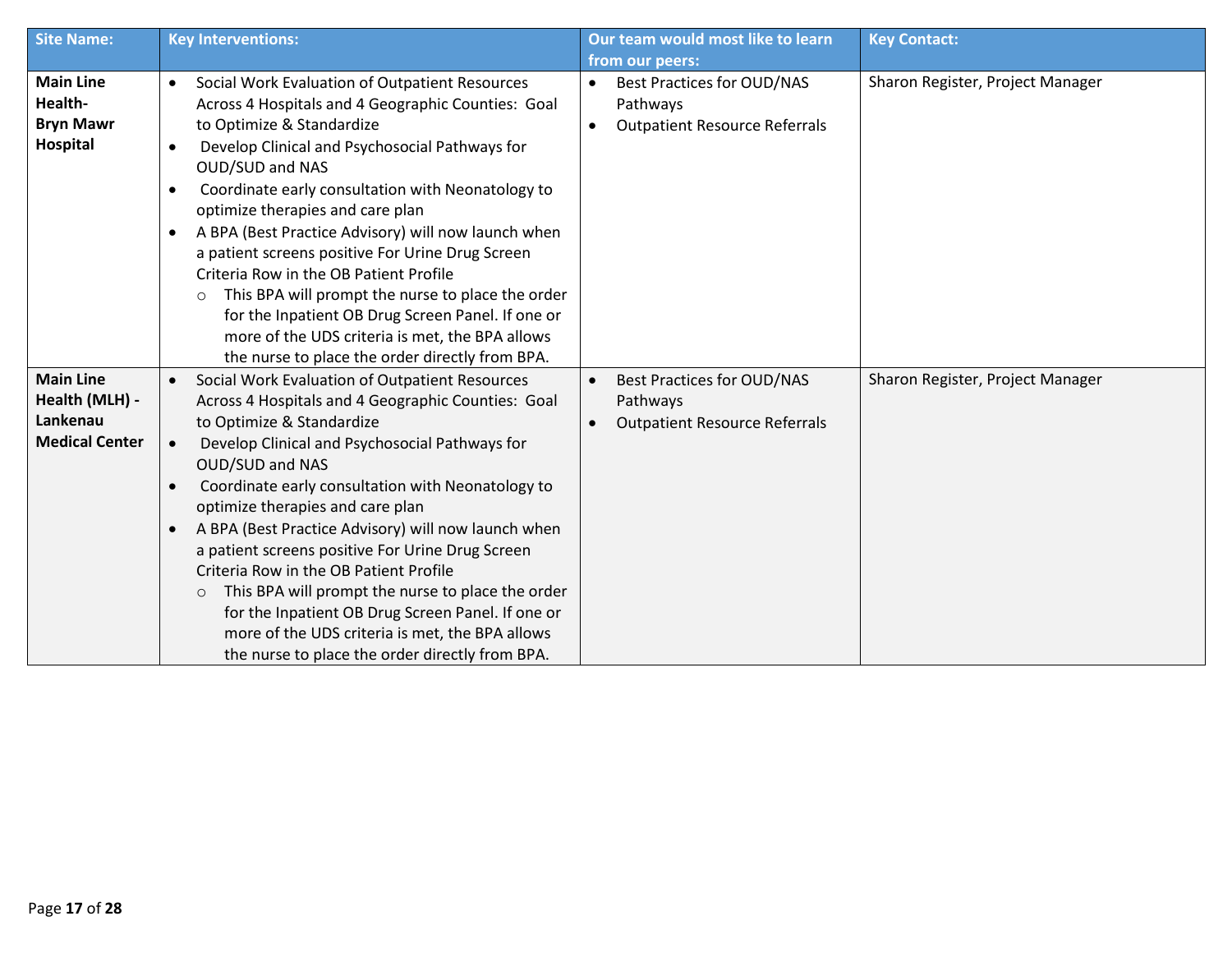| <b>Site Name:</b>                                    | <b>Key Interventions:</b>                                                                                                                                                                                                                                                                                                                                                                                                                                                                                                                                                                                                                                                                                                          | Our team would most like to learn                                                                               | <b>Key Contact:</b>              |
|------------------------------------------------------|------------------------------------------------------------------------------------------------------------------------------------------------------------------------------------------------------------------------------------------------------------------------------------------------------------------------------------------------------------------------------------------------------------------------------------------------------------------------------------------------------------------------------------------------------------------------------------------------------------------------------------------------------------------------------------------------------------------------------------|-----------------------------------------------------------------------------------------------------------------|----------------------------------|
|                                                      |                                                                                                                                                                                                                                                                                                                                                                                                                                                                                                                                                                                                                                                                                                                                    | from our peers:                                                                                                 |                                  |
| <b>Main Line</b><br>Health (MLH) -<br>Paoli Hospital | Social Work Evaluation of Outpatient Resources<br>$\bullet$<br>Across 4 Hospitals and 4 Geographic Counties: Goal<br>to Optimize & Standardize<br>Develop Clinical and Psychosocial Pathways for<br>$\bullet$<br>OUD/SUD and NAS<br>Coordinate early consultation with Neonatology to<br>$\bullet$<br>optimize therapies and care plan<br>A BPA (Best Practice Advisory) will now launch when<br>$\bullet$<br>a patient screens positive For Urine Drug Screen<br>Criteria Row in the OB Patient Profile<br>This BPA will prompt the nurse to place the order<br>$\circ$<br>for the Inpatient OB Drug Screen Panel. If one or<br>more of the UDS criteria is met, the BPA allows<br>the nurse to place the order directly from BPA | <b>Best Practices for OUD/NAS</b><br>$\bullet$<br>Pathways<br><b>Outpatient Resource Referrals</b><br>$\bullet$ | Sharon Register, Project Manager |
| <b>Main Line</b>                                     | Social Work Evaluation of Outpatient Resources<br>$\bullet$                                                                                                                                                                                                                                                                                                                                                                                                                                                                                                                                                                                                                                                                        | Best Practices for OUD/NAS<br>$\bullet$                                                                         | Sharon Register, Project Manager |
| Health (MLH) -                                       | Across 4 Hospitals and 4 Geographic Counties: Goal                                                                                                                                                                                                                                                                                                                                                                                                                                                                                                                                                                                                                                                                                 | Pathways                                                                                                        |                                  |
| <b>Riddle Hospital</b>                               | to Optimize & Standardize                                                                                                                                                                                                                                                                                                                                                                                                                                                                                                                                                                                                                                                                                                          | <b>Outpatient Resource Referrals</b>                                                                            |                                  |
|                                                      | Develop Clinical and Psychosocial Pathways for<br>$\bullet$                                                                                                                                                                                                                                                                                                                                                                                                                                                                                                                                                                                                                                                                        |                                                                                                                 |                                  |
|                                                      | <b>OUD/SUD and NAS</b>                                                                                                                                                                                                                                                                                                                                                                                                                                                                                                                                                                                                                                                                                                             |                                                                                                                 |                                  |
|                                                      | Coordinate early consultation with Neonatology to<br>optimize therapies and care plan                                                                                                                                                                                                                                                                                                                                                                                                                                                                                                                                                                                                                                              |                                                                                                                 |                                  |
|                                                      | A BPA (Best Practice Advisory) will now launch when<br>$\bullet$                                                                                                                                                                                                                                                                                                                                                                                                                                                                                                                                                                                                                                                                   |                                                                                                                 |                                  |
|                                                      | a patient screens positive For Urine Drug Screen                                                                                                                                                                                                                                                                                                                                                                                                                                                                                                                                                                                                                                                                                   |                                                                                                                 |                                  |
|                                                      | Criteria Row in the OB Patient Profile                                                                                                                                                                                                                                                                                                                                                                                                                                                                                                                                                                                                                                                                                             |                                                                                                                 |                                  |
|                                                      | This BPA will prompt the nurse to place the order<br>$\circ$                                                                                                                                                                                                                                                                                                                                                                                                                                                                                                                                                                                                                                                                       |                                                                                                                 |                                  |
|                                                      | for the Inpatient OB Drug Screen Panel. If one or                                                                                                                                                                                                                                                                                                                                                                                                                                                                                                                                                                                                                                                                                  |                                                                                                                 |                                  |
|                                                      | more of the UDS criteria is met, the BPA allows                                                                                                                                                                                                                                                                                                                                                                                                                                                                                                                                                                                                                                                                                    |                                                                                                                 |                                  |
|                                                      | the nurse to place the order directly from BPA                                                                                                                                                                                                                                                                                                                                                                                                                                                                                                                                                                                                                                                                                     |                                                                                                                 |                                  |
| <b>Penn Medicine-</b>                                | Strengthening relationships with community partners<br>$\bullet$                                                                                                                                                                                                                                                                                                                                                                                                                                                                                                                                                                                                                                                                   | How to more effectively capture<br>$\bullet$                                                                    |                                  |
| <b>Chester County</b>                                | through monthly meetings                                                                                                                                                                                                                                                                                                                                                                                                                                                                                                                                                                                                                                                                                                           | mothers prenatally for prenatal                                                                                 |                                  |
| <b>Hospital</b>                                      | Accessing community resources for mothers after                                                                                                                                                                                                                                                                                                                                                                                                                                                                                                                                                                                                                                                                                    | counseling?                                                                                                     |                                  |
|                                                      | discharge                                                                                                                                                                                                                                                                                                                                                                                                                                                                                                                                                                                                                                                                                                                          |                                                                                                                 |                                  |
|                                                      | <b>Next steps:</b>                                                                                                                                                                                                                                                                                                                                                                                                                                                                                                                                                                                                                                                                                                                 |                                                                                                                 |                                  |
|                                                      | Postpartum contraception education and<br>$\bullet$                                                                                                                                                                                                                                                                                                                                                                                                                                                                                                                                                                                                                                                                                |                                                                                                                 |                                  |
|                                                      | administration before discharge                                                                                                                                                                                                                                                                                                                                                                                                                                                                                                                                                                                                                                                                                                    |                                                                                                                 |                                  |
|                                                      | Improving and standardizing urine toxicology                                                                                                                                                                                                                                                                                                                                                                                                                                                                                                                                                                                                                                                                                       |                                                                                                                 |                                  |
|                                                      | screening                                                                                                                                                                                                                                                                                                                                                                                                                                                                                                                                                                                                                                                                                                                          |                                                                                                                 |                                  |
|                                                      | Retrospective analysis of ESC cohort data                                                                                                                                                                                                                                                                                                                                                                                                                                                                                                                                                                                                                                                                                          |                                                                                                                 |                                  |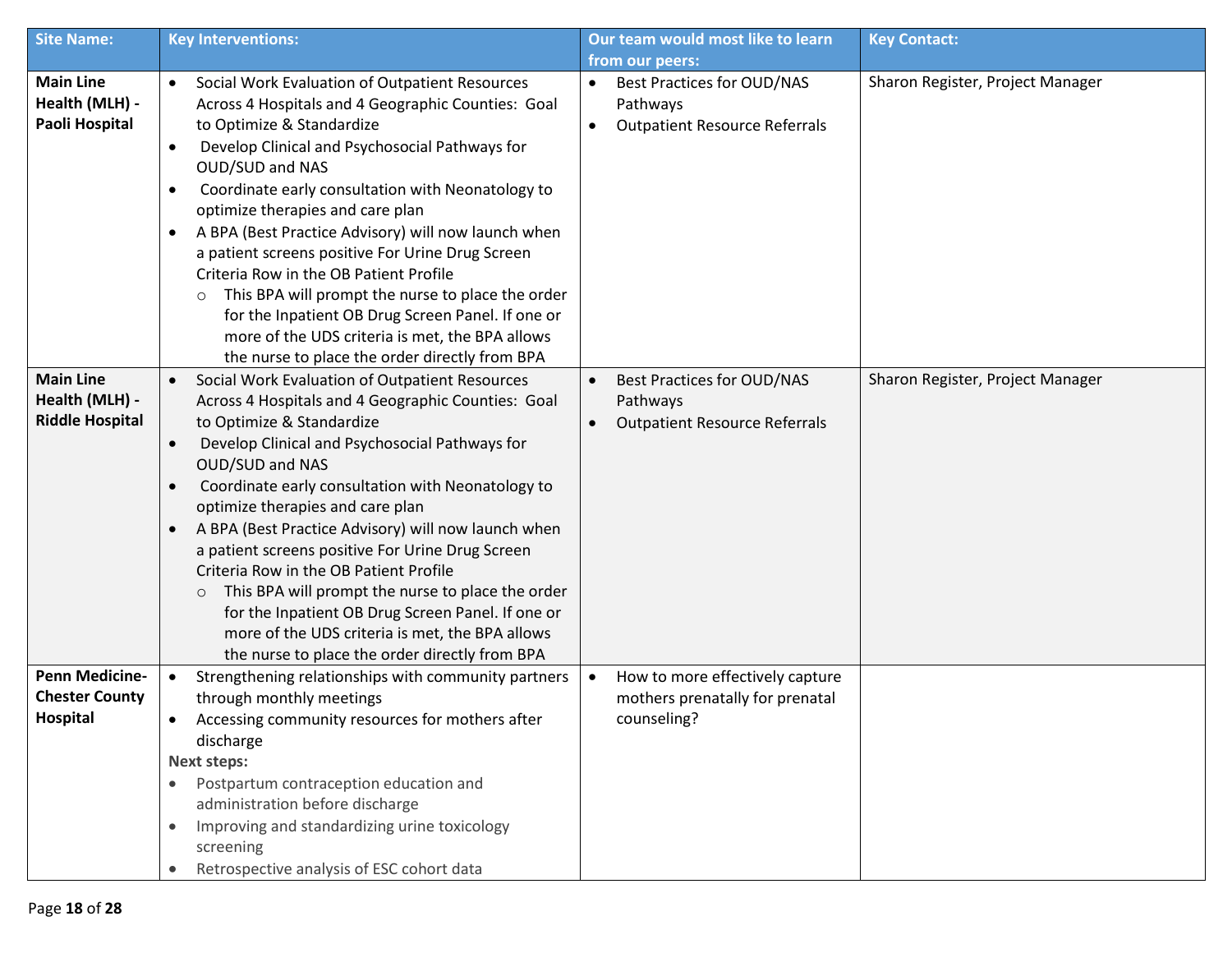| <b>Site Name:</b>                                                                                      | <b>Key Interventions:</b>                                                                                                                                                                                                                                                                                                                                                                                                                                                                                                                                                                                                                                                                                                                                                                                                                                                                                                                                                                                                  | Our team would most like to learn                                                                                                                            | <b>Key Contact:</b>                                    |
|--------------------------------------------------------------------------------------------------------|----------------------------------------------------------------------------------------------------------------------------------------------------------------------------------------------------------------------------------------------------------------------------------------------------------------------------------------------------------------------------------------------------------------------------------------------------------------------------------------------------------------------------------------------------------------------------------------------------------------------------------------------------------------------------------------------------------------------------------------------------------------------------------------------------------------------------------------------------------------------------------------------------------------------------------------------------------------------------------------------------------------------------|--------------------------------------------------------------------------------------------------------------------------------------------------------------|--------------------------------------------------------|
|                                                                                                        |                                                                                                                                                                                                                                                                                                                                                                                                                                                                                                                                                                                                                                                                                                                                                                                                                                                                                                                                                                                                                            | from our peers:                                                                                                                                              |                                                        |
| <b>Penn State</b><br><b>Health-Hershey</b><br><b>Medical Center</b><br>& Children's<br><b>Hospital</b> | Gain consensus and approval on a validated<br>$\bullet$<br>screening tool to screen all pregnant women for<br>substance use Done<br>Develop and implement SBIRT workflow Done<br>$\bullet$<br>Draft Substance Use Treatment Referral Reference<br>List-Done<br>Pilot SBIRT process at a single ambulatory site and<br>$\bullet$<br>follow PDSA methodology- Done<br>Develop written guidelines for universal substance<br>$\bullet$<br>use screening, brief intervention, and referral for<br>treatment in the prenatal setting- Done<br>Spread SBIRT to other sites providing obstetrical care<br>$\bullet$<br>within the health system- In Progress (Tentative Go<br>Live 4/18/22)<br>Complete/Expand staff education regarding:<br>$\bullet$<br>The 5Ps tool and screening rationale- In Progress<br>$\circ$<br>(e-learning Go Live 4/4/22)<br>The 5Ps screening process and SBIRT- In Progress<br>$\circ$<br>(e-learning Go Live 4/4/22)<br>Stigma/Words Matter- In Progress (e-learning Go<br>$\circ$<br>Live 4/4/22) | What steps has your site taken to<br>$\bullet$<br>develop and consistently utilize<br>unique clinical pathways/order<br>sets for pregnant women with<br>OUD? | Lindsey Reese RN BSN<br>Ireese@pennstatehealth.psu.edu |
| St. Clair<br><b>Hospital</b>                                                                           | We began using the 5Ps tool for outpatient prenatal<br>$\bullet$<br>visits and inpatient admissions to our hospital in June<br>2019.<br>We coordinated with the affiliated OB offices for<br>$\bullet$<br>them to utilize this tool for screening their pregnant<br>patients in the office setting, starting with the 1st<br>prenatal visit and then again in the 2nd and 3rd<br>trimester.<br>We provided the OB offices with referral forms to be<br>faxed to our Level 2 Nursery Coordinator for follow-<br>up care. When our nursery coordinator receives a<br>referral, she reaches out to the family to discuss the<br>care they can expect when they arrive for their<br>delivery.<br>We educated inpatient nursing staff on 5Ps screening<br>$\bullet$<br>tool and implemented it to be utilized on all patients<br>admitted.                                                                                                                                                                                      | Growing the role of our newly<br>$\bullet$<br>created perinatal social worker<br>position<br>Post-discharge patient follow-up<br>$\bullet$<br>strategies     | Shawndel Laughner                                      |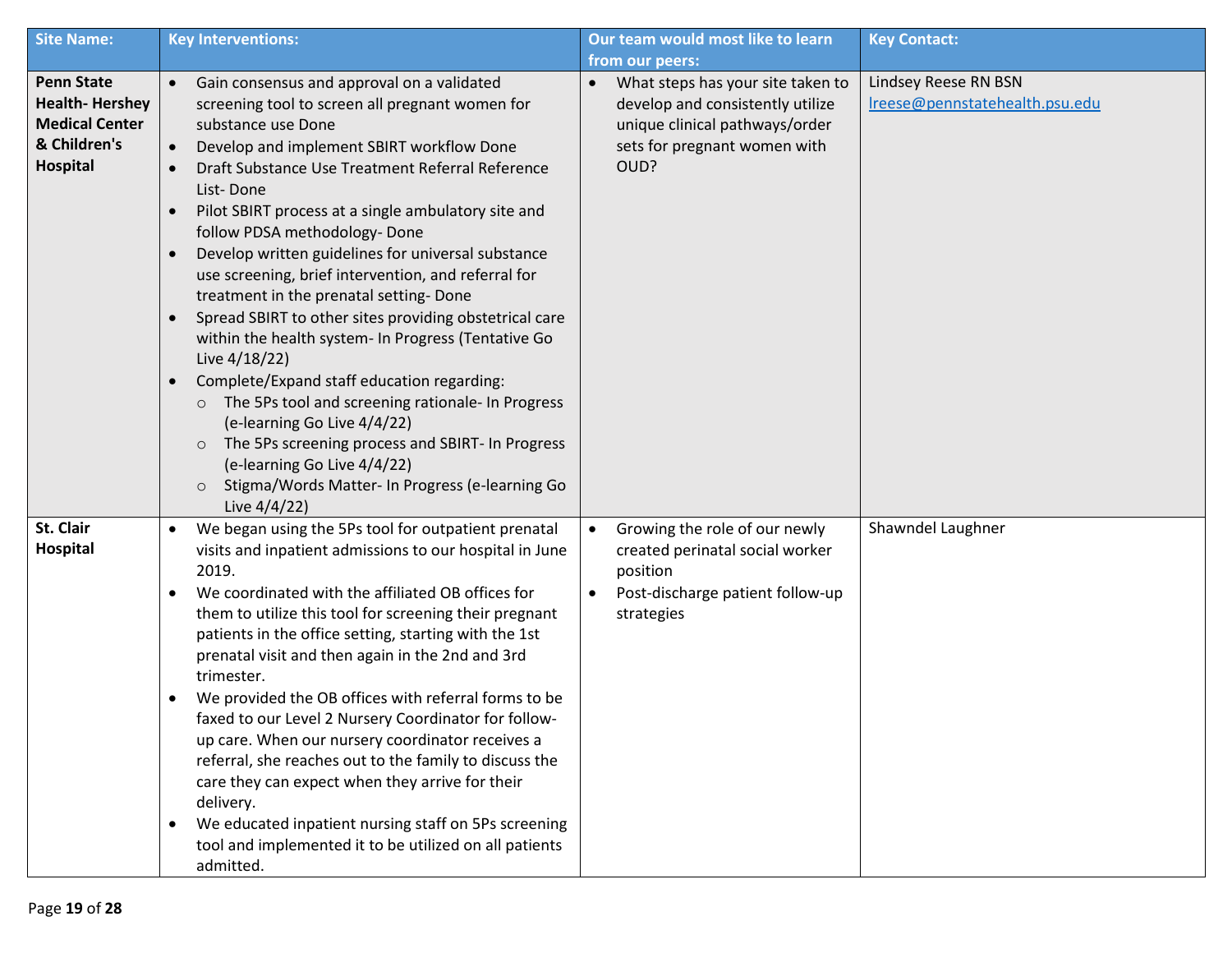| Site Name:           | <b>Key Interventions:</b>                                      | Our team would most like to learn | <b>Key Contact:</b>                     |
|----------------------|----------------------------------------------------------------|-----------------------------------|-----------------------------------------|
|                      |                                                                | from our peers:                   |                                         |
| St. Luke's           | Working to update our current screening tool to a<br>$\bullet$ | Is the screening tool questions   | Jessica Peters BSN, RN                  |
| <b>University</b>    | PAPQC validated screening tool                                 | asked by the health care provider |                                         |
| Hospital-            | Use of same screening to for both outpatient and               | or do you have a tool to allow    |                                         |
| Anderson             | inpatient settings                                             | patient to answer the questions   |                                         |
| campus               | Work with L&D education specialist to develop and              | independently?                    |                                         |
|                      | distribute education about SUD including stigma                |                                   |                                         |
| Washington           | Team now includes a Greene County Commissioner                 | Implementing MAT/MOUD in          | Lisa Pareso, Manager Rural Health Model |
| <b>Health System</b> | Washington and Greene CYS and EI have                          | primary care settings while       | lpareso@whs.org                         |
|                      | representatives on the team; training opportunities            | complying with Privacy & Security |                                         |
|                      | have been shared                                               | issues in the electronic medical  |                                         |
|                      | OB offices are working on SBIRT data collection                | record.                           |                                         |
|                      | Successfully connected to Cornerstone Care - one of            |                                   |                                         |
|                      | the local FQHCs; robust partnership including                  |                                   |                                         |
|                      | referrals to primary care                                      |                                   |                                         |
| <b>Wayne</b>         | Monitor screening rate monthly and report out at OB            | How to get back on track and      | Janice Pettinato, pettinatoj@wmh.org    |
| <b>Memorial</b>      | and PI committees.                                             | sustain.                          | Mary Beth Dastalfo, dastalfom@wmh.org   |
| Hospital             | Monitor the follow up and referrals to MAT                     |                                   |                                         |
|                      | Monitor patients that started MAT                              |                                   |                                         |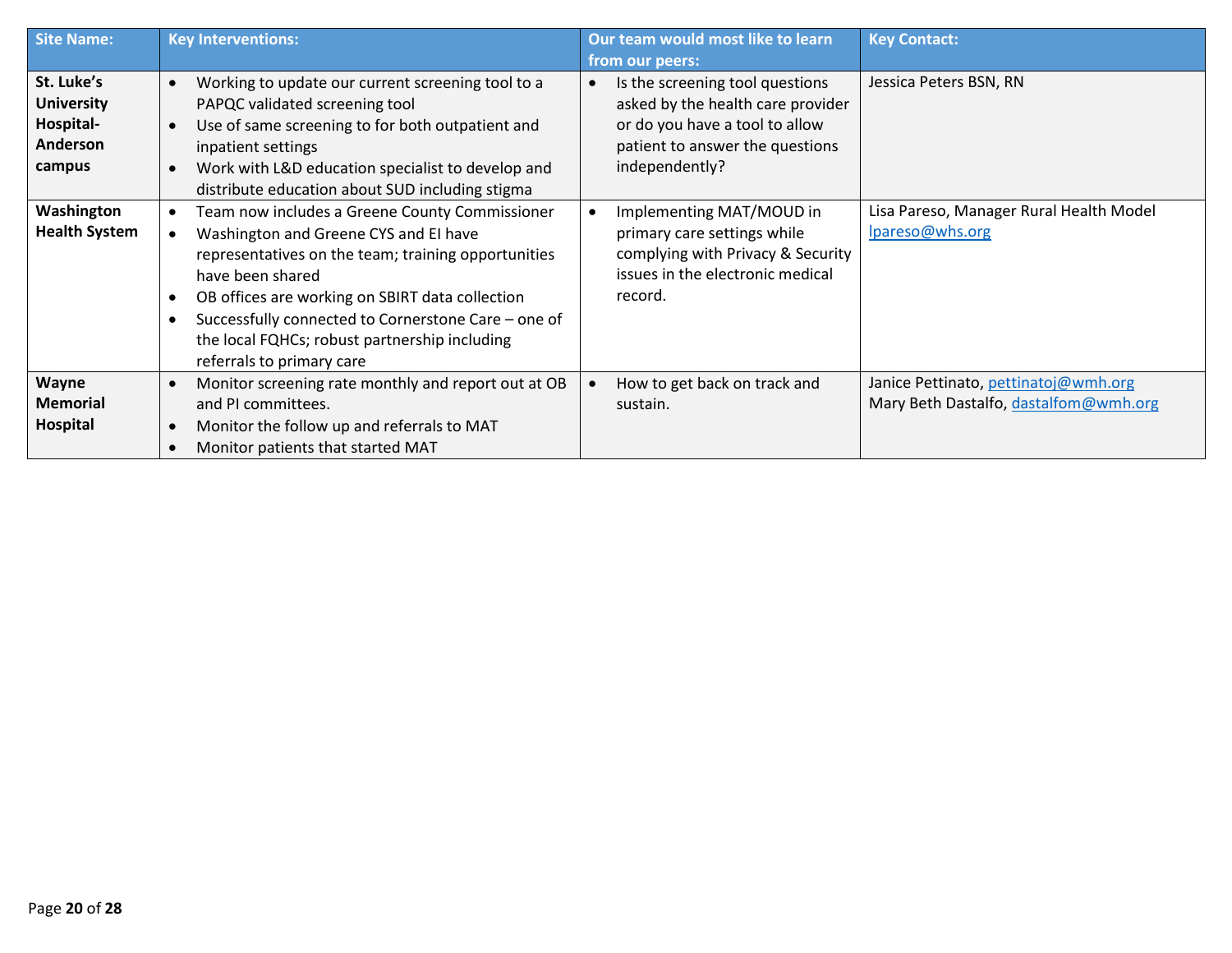## **Neonatal Abstinence Syndrome (NAS) and Substance Exposed Newborn (SEN)**

| <b>Site Name:</b>      | <b>Key Interventions:</b>                                                                         | Our team would most like to learn | <b>Key Contact:</b> |
|------------------------|---------------------------------------------------------------------------------------------------|-----------------------------------|---------------------|
|                        |                                                                                                   | from our peers:                   |                     |
| Allegheny              | Met with key stakeholders (neonatologists,<br>$\bullet$                                           |                                   | Lani Erdman         |
| <b>Health Network-</b> | pediatrician, pharmacy, NICU nurse manager, MCH                                                   |                                   | Kim Amon            |
| <b>Saint Vincent</b>   | educator, two NICU nurses) re: modified Finnegan                                                  |                                   | Anita Alloway       |
| Hospital               | assessment, pharma logical intervention, nurse                                                    |                                   | <b>Molly Soltis</b> |
|                        | education/process in place to achieve a more                                                      |                                   |                     |
|                        | standardized approach in NAS scoring babies in the                                                |                                   |                     |
|                        | <b>NICU</b>                                                                                       |                                   |                     |
|                        | Presented Eat, Sleep, Console (ESC) initiative to (9)<br>$\bullet$                                |                                   |                     |
|                        | Family Practice Residents plus medical students on                                                |                                   |                     |
|                        | 11/5/2020. Presented by: Dr. Susheel, NICU NM, and                                                |                                   |                     |
|                        | NICU nurse                                                                                        |                                   |                     |
|                        | Mother-baby staff assigned to watch YouTube video<br>$\bullet$                                    |                                   |                     |
|                        | titled "Reconsidering the Standard Approach to                                                    |                                   |                     |
|                        | Neonatal Abstinence Syndrome" by Dr. Matthew                                                      |                                   |                     |
|                        | Grossman on 11/2/2020                                                                             |                                   |                     |
|                        | Two Mother-baby nurses (as part of their Master's<br>$\bullet$                                    |                                   |                     |
|                        | capstone project) spearheading (ESC) initiative on                                                |                                   |                     |
|                        | Mother-baby. Started on 11/16/2020. One of the                                                    |                                   |                     |
|                        | nurses will focus on the mothers and their NAS                                                    |                                   |                     |
|                        | babies, the other nurse will focus on the other                                                   |                                   |                     |
|                        | mothers and their babies to prepare them to better                                                |                                   |                     |
|                        | manage the Baby's Second Night and reinforce the '5                                               |                                   |                     |
|                        | S's' by Dr. Harvey Karp                                                                           |                                   |                     |
|                        | Identified (6) super users on Mother-baby to<br>$\bullet$                                         |                                   |                     |
|                        | resource mother-baby nurses re: ESC scoring                                                       |                                   |                     |
|                        | NICU NM working with IT re: EPIC build for ESC<br>$\bullet$                                       |                                   |                     |
|                        | documentation COMPLETED                                                                           |                                   |                     |
|                        | Developed a tracking sheet titled "NAS Admission<br>$\bullet$                                     |                                   |                     |
|                        | Log" for babies admitted to NICU. Data points<br>include: patient label, baby from Mother-Baby or |                                   |                     |
|                        | outside transfer, Strict No Publicity, date and time of                                           |                                   |                     |
|                        | NICU admission, discharge date, pharma logical                                                    |                                   |                     |
|                        | intervention                                                                                      |                                   |                     |
|                        | ESC implemented on 5 N. Provider met with nurse<br>$\bullet$                                      |                                   |                     |
|                        | managers, re: ESC, outcome was both ESC and                                                       |                                   |                     |
|                        | Modified Finnegan scoring would be completed on                                                   |                                   |                     |
|                        | babies on 5N                                                                                      |                                   |                     |
|                        |                                                                                                   |                                   |                     |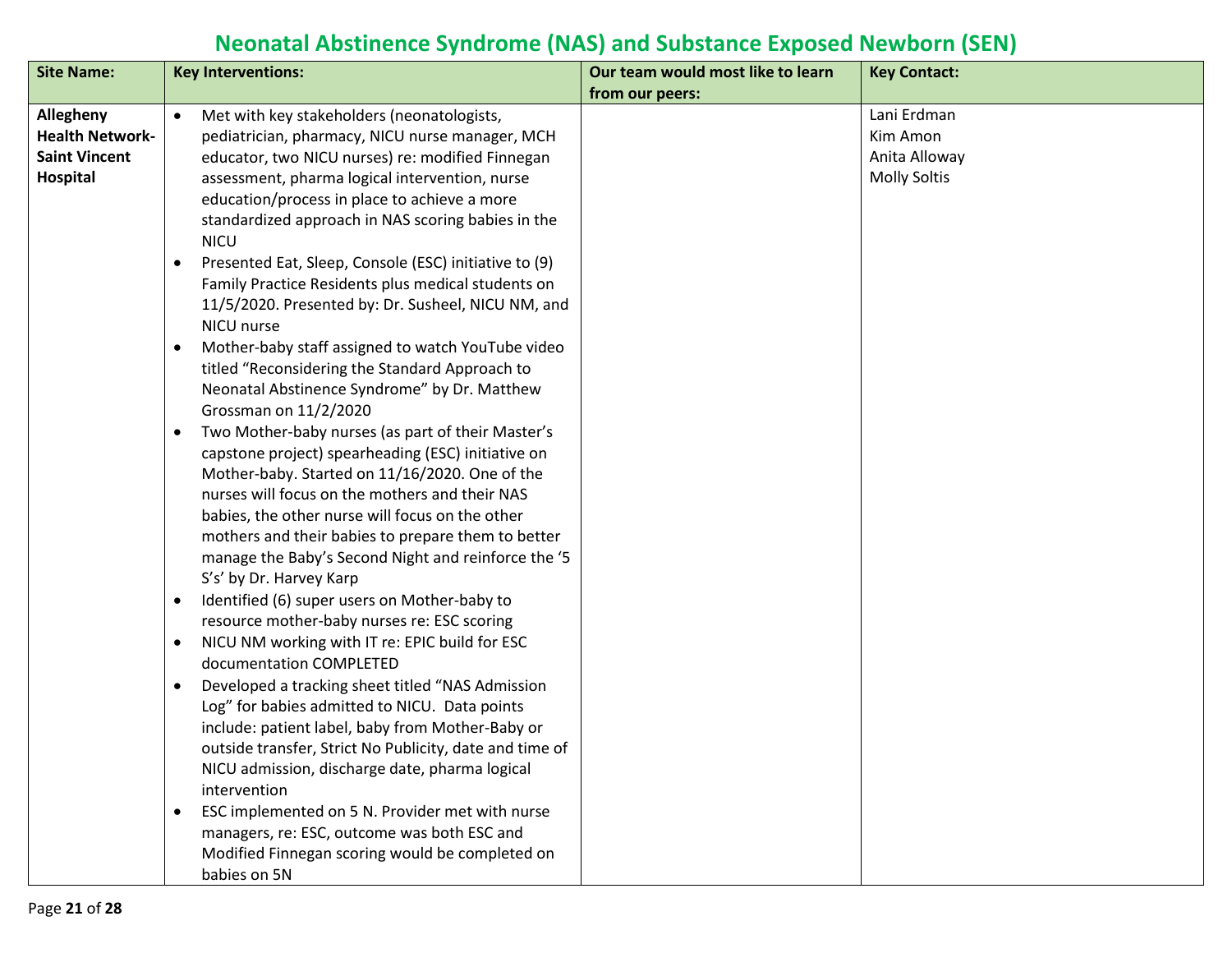| <b>Site Name:</b>                                                          | <b>Key Interventions:</b>                                                                                                                                                                                                                                                                                                                                                                                                                                                                                                                                                                                                                                                                                                                                                                                                                                                                                                                                                                                                                                                                                                                          | Our team would most like to learn                                                                                                                                     | <b>Key Contact:</b>                                             |
|----------------------------------------------------------------------------|----------------------------------------------------------------------------------------------------------------------------------------------------------------------------------------------------------------------------------------------------------------------------------------------------------------------------------------------------------------------------------------------------------------------------------------------------------------------------------------------------------------------------------------------------------------------------------------------------------------------------------------------------------------------------------------------------------------------------------------------------------------------------------------------------------------------------------------------------------------------------------------------------------------------------------------------------------------------------------------------------------------------------------------------------------------------------------------------------------------------------------------------------|-----------------------------------------------------------------------------------------------------------------------------------------------------------------------|-----------------------------------------------------------------|
|                                                                            |                                                                                                                                                                                                                                                                                                                                                                                                                                                                                                                                                                                                                                                                                                                                                                                                                                                                                                                                                                                                                                                                                                                                                    | from our peers:                                                                                                                                                       |                                                                 |
| Allegheny<br><b>Health Network-</b><br><b>West Penn</b><br><b>Hospital</b> | All NICU staff will be trained in SENs, trauma-<br>informed care, and state and county guidelines (e.g.,<br>Family Care Plans / Plans of Safe)<br>Prioritization of private rooms for substance exposed<br>newborns.<br>All NICU nurses will be trained in caring for newborns<br>$\bullet$<br>on validated ESC tool.<br>Staff will be trained in trauma-informed principles<br>$\bullet$<br>for compassionate care for SENs and parents.<br>Utilization of baby cuddlers to provide consolation in<br>$\bullet$<br>the absence of family.<br>Plan to begin post discharge phone calls with target<br>date of June 1, 2022                                                                                                                                                                                                                                                                                                                                                                                                                                                                                                                         | • Strategies to support mothers<br>and their partners in rooming in<br>with their infant<br>Identification of potential follow-<br>$\bullet$<br>up needs for families | Mona Dubaich, NICU Manager                                      |
| Doylestown<br>Hospital                                                     | Standardize compassionate, non-judgmental prenatal<br>education and support:<br>Provide family education abut NAS and ESC and what<br>$\bullet$<br>to expect in prenatal period through discharge<br>Reinforce the Neonatal Consult template and<br>$\bullet$<br>pamphlet to help families understand their hospital<br>stay from beginning to end<br>Create a questionnaire for mother to complete p at<br>$\bullet$<br>time of discharge to monitor effectiveness of<br>educational process and identify areas of<br>improvement<br>Follow up phone calls 1 month after discharge<br>٠<br>Update our NAS parent folders to provide more<br>٠<br>information regarding services/support available to<br>them after discharge<br>Encourage breastfeeding or breastmilk feeding:<br>Provide family education about medications mom is<br>taking and how it can affect<br>breastmilk/breastfeeding<br>Neonatology to discuss with parents any<br>$\bullet$<br>contradictions to breastfeeding<br><b>Lactation Consult</b><br>٠<br>Establish breastfeeding guidelines and parameters<br>٠<br>based on national guidelines for parents with<br>SUD/OUD | Comparative information on<br>$\bullet$<br>breastfeeding statistics at other<br>hospitals and what they<br>implemented to help increase<br>that percentage            | Michelle Joseph BSN, Pediatric Clinical Lead<br>mijoseph@dh.org |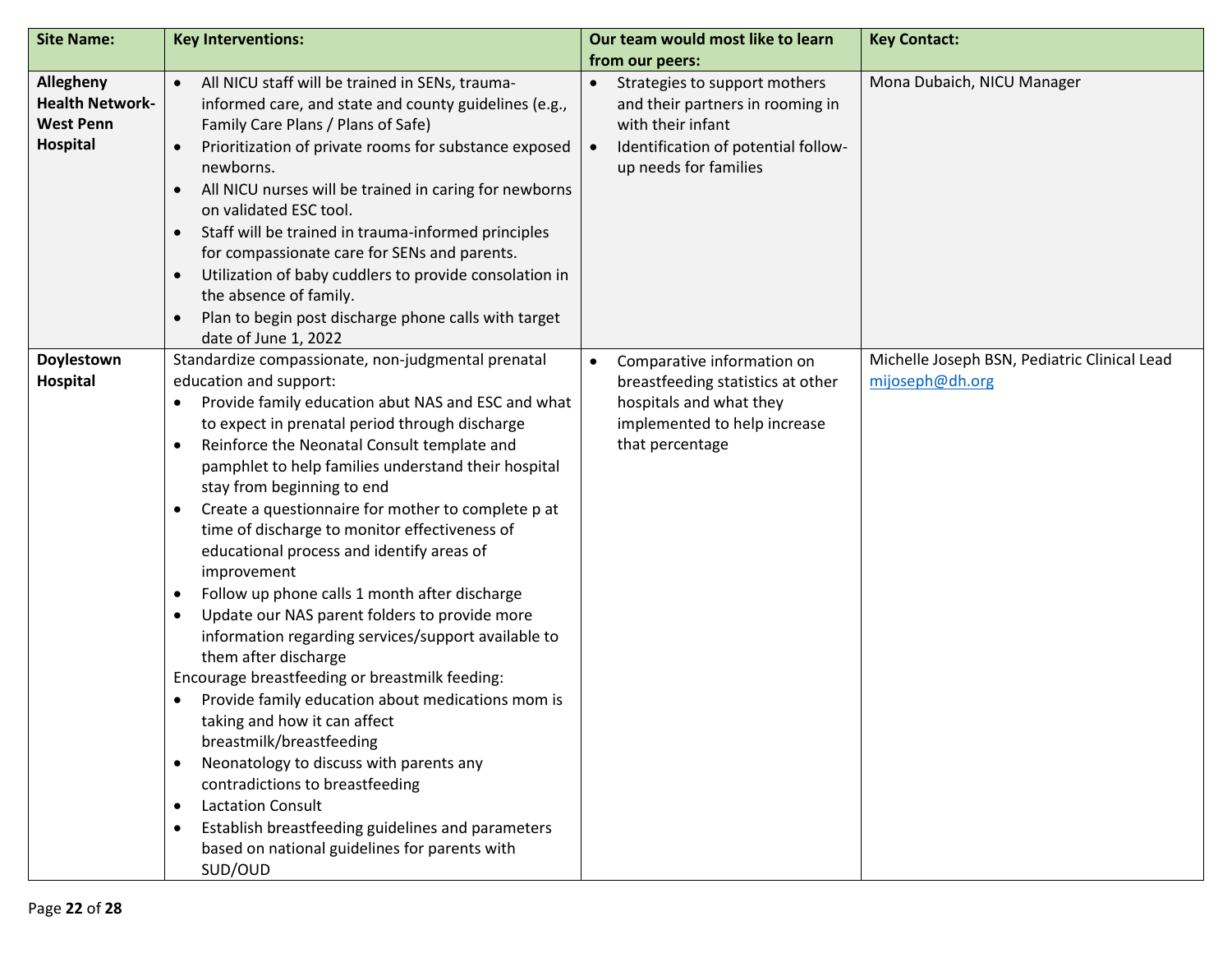| <b>Site Name:</b>                                       | <b>Key Interventions:</b>                                                                                                                                                                                                                                                                                                                                                                                                                                                                                                                                                                                                                                                                                                                                                                                                                              | Our team would most like to learn                                                                                                                                                                                                                                                                                                                                                                                                                                                                                                                                                                                                                                                                                        | <b>Key Contact:</b> |
|---------------------------------------------------------|--------------------------------------------------------------------------------------------------------------------------------------------------------------------------------------------------------------------------------------------------------------------------------------------------------------------------------------------------------------------------------------------------------------------------------------------------------------------------------------------------------------------------------------------------------------------------------------------------------------------------------------------------------------------------------------------------------------------------------------------------------------------------------------------------------------------------------------------------------|--------------------------------------------------------------------------------------------------------------------------------------------------------------------------------------------------------------------------------------------------------------------------------------------------------------------------------------------------------------------------------------------------------------------------------------------------------------------------------------------------------------------------------------------------------------------------------------------------------------------------------------------------------------------------------------------------------------------------|---------------------|
|                                                         |                                                                                                                                                                                                                                                                                                                                                                                                                                                                                                                                                                                                                                                                                                                                                                                                                                                        | from our peers:                                                                                                                                                                                                                                                                                                                                                                                                                                                                                                                                                                                                                                                                                                          |                     |
| <b>Einstein Medical</b><br>Center-<br><b>Montgomery</b> | Sustain:<br>Multidisciplinary meetings targeted for every two<br>$\bullet$<br>months<br>Continued distribution of information antenatally<br>$\bullet$<br>(pamphlets), and updated results at OB provider<br>meetings<br>Non-pharmacologic supportive measures<br>$\bullet$<br>Pathway revisions and ESC education<br>$\bullet$<br>Improve:<br>Rates of any breastfeeding at discharge<br>$\bullet$<br>Unified approach to testing infants in concert with<br>$\bullet$<br>OB to develop standardized screening and testing of<br>mothers<br>Post discharge follow-up and evaluation of Plan of<br>$\bullet$<br>Safe Care<br>Community Out-reach through clinics and support<br>$\bullet$<br>groups<br>Start:<br>Infant massage training<br>$\bullet$<br>Meeting with pediatricians to disseminate updated<br>$\bullet$<br>treatment for these infants | Changes/obstacles/solutions due<br>$\bullet$<br>to COVID visitation restrictions<br>and changing hospital policies?<br>How many infants being scored<br>$\bullet$<br>with ESC tool have needed a<br>second line medication?<br>Anyone able to report a<br>readmission for NAS in the 2<br>weeks following discharge when<br>using ESC tool?<br>Has anyone seen an infant<br>$\bullet$<br>exposed to daily long-acting<br>benzodiazepine in the absence<br>of any opioid or opioid like<br>substance? If so, how was that<br>infant evaluated?<br>What gestational age is used as a<br>cutoff? (35 vs 36wk)<br>Does anyone switch between<br>scoring tools?<br>What are people doing to<br>$\bullet$<br>improve BF rates? | Celina Migone, MD   |
| <b>Einstein Medical</b><br>Center-<br>Philadelphia      | <b>ESC</b><br>Open baby type NICU<br>$\bullet$<br>Solution - adapt ESC methodology to open bay<br>$\circ$<br>NICU as per pilot case<br>No current protocol in place for ESC at EMCP<br>$\bullet$<br>Solution - Development of policy & procedure<br>$\circ$<br>by EMCP PA PQC team<br><b>Prenatal Consults</b><br>Data collection of total opioid use mothers<br>$\bullet$<br>Solution - obtain data from report from coding<br>dept<br>Lack of educational materials in out-pt OB offices<br>$\bullet$<br>Solution - finish informational pamphlet for<br>$\circ$<br>mothers<br>Solution - with advent of LCSW position being<br>$\circ$<br>filled, providers often defer to that position for                                                                                                                                                        | Who has modified the<br>$\bullet$<br>Eat/Sleep/Console methodology<br>to accommodate an open NICU<br>floor plan and how?                                                                                                                                                                                                                                                                                                                                                                                                                                                                                                                                                                                                 |                     |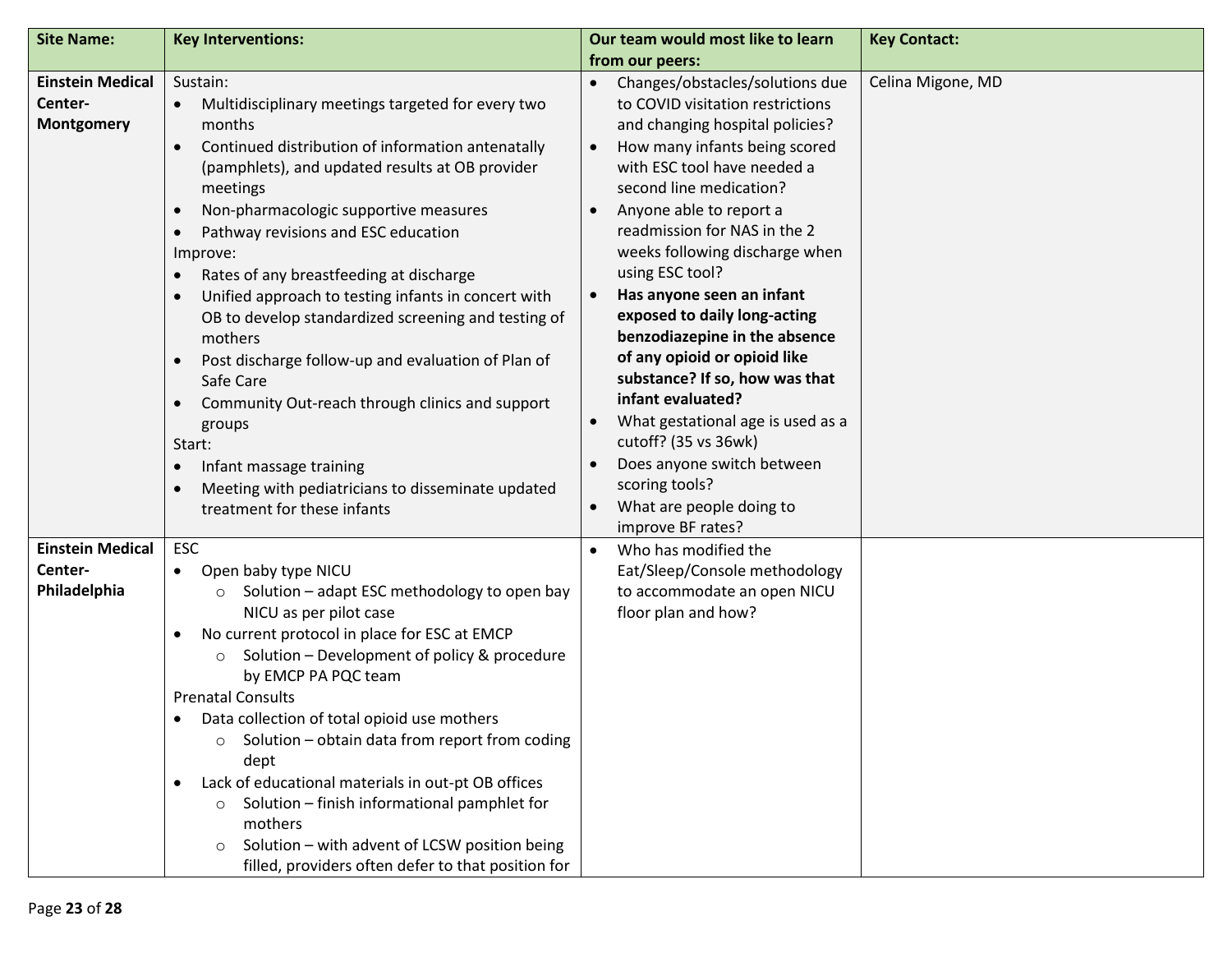| <b>Site Name:</b>                                                                | <b>Key Interventions:</b>                                                                                                                                                                                                                                                                                                                                                                                                                                                                                                                                                                                                                                                                                                                                                                                                                            | Our team would most like to learn<br>from our peers:                                                                                                                                                                                                                                                                                                                                    | <b>Key Contact:</b>           |
|----------------------------------------------------------------------------------|------------------------------------------------------------------------------------------------------------------------------------------------------------------------------------------------------------------------------------------------------------------------------------------------------------------------------------------------------------------------------------------------------------------------------------------------------------------------------------------------------------------------------------------------------------------------------------------------------------------------------------------------------------------------------------------------------------------------------------------------------------------------------------------------------------------------------------------------------|-----------------------------------------------------------------------------------------------------------------------------------------------------------------------------------------------------------------------------------------------------------------------------------------------------------------------------------------------------------------------------------------|-------------------------------|
|                                                                                  | follow-up, and cancel the consult. Need to do<br>education for providers.                                                                                                                                                                                                                                                                                                                                                                                                                                                                                                                                                                                                                                                                                                                                                                            |                                                                                                                                                                                                                                                                                                                                                                                         |                               |
| Geisinger-<br><b>Bloomsburg</b><br>Hospital                                      | Reviewed maternal risk factors<br>$\bullet$<br>Sought guidance from PQC members<br>$\bullet$<br>Evaluated equipment needs<br>$\bullet$<br>Implemented staff education<br>$\bullet$<br>Implemented Eat Sleep Console for NAS monitoring<br>$\bullet$<br>Created process to identify eligible patients<br>$\bullet$<br>Involved physicians, nurses, and pharmacists in<br>$\bullet$<br>MFM, prenatal care and pediatric care<br>Involved Certified Recovery Specialists and care<br>$\bullet$<br>managers<br>Developed EMR documentation<br>$\bullet$<br>Developed education for prenatal patients<br>$\bullet$<br>Survey of patient experience in process<br>$\bullet$                                                                                                                                                                                | Do you have collaborative<br>$\bullet$<br>relationships with external MAT<br>programs and how did you create<br>this relationship? How does it<br>work (e.g., data sharing,<br>communication, etc.)?<br>Suggestions on additional metrics<br>$\bullet$<br>to track (maternal or infant)?<br>Are you collecting feedback from<br>$\bullet$<br>patients about the ESC<br>program/process? | Sara Whyne<br>Debra Knittle   |
| Geisinger-<br>Lewistown<br><b>Hospital (GLH)</b>                                 | Reviewed maternal risk factors<br>$\bullet$<br>Sought guidance from PQC members<br>$\bullet$<br>Evaluated equipment needs<br>$\bullet$<br><b>Obtained Mama Roo</b><br>$\circ$<br>Halo swaddles<br>$\circ$<br>Implemented staff education<br>$\bullet$<br>Implemented Eat Sleep Console for NAS monitoring<br>$\bullet$<br>Created process to identify eligible patients<br>$\bullet$<br><b>MAT &amp; NIDA</b><br>$\circ$<br>Involved physicians, nurses, and pharmacists in<br>$\bullet$<br>MFM, prenatal care and pediatric care<br>Involved case managers<br>$\bullet$<br>Developed EMR documentation<br>$\bullet$<br>Developed education for prenatal patients<br>$\bullet$<br>Developed educational folders for mothers and<br>$\bullet$<br>family related to ESC<br>Survey of patient experience in process<br>$\bullet$<br>o Leadership Rounds | Do you have collaborative<br>$\bullet$<br>relationships with external MAT<br>programs and how did you create<br>this relationship? How does it<br>work (e.g., data sharing,<br>communication, etc.)?<br>Are you collecting feedback from<br>$\bullet$<br>patients about the ESC<br>program/process? How?                                                                                | Abby Newman<br>Jen Sunderland |
| <b>Penn Medicine-</b><br><b>Hospital of the</b><br>University of<br>Pennsylvania | Centered around mother-infant dyad collaborating<br>$\bullet$<br>with newborn nursery to reduce Mom/Baby<br>separation<br><b>Prenatal Consults</b>                                                                                                                                                                                                                                                                                                                                                                                                                                                                                                                                                                                                                                                                                                   | Creating opportunities for<br>$\bullet$<br>parents to spend more time at<br>the bedside<br>Space; Food; Transport; Childcare<br>Continued education on ESC                                                                                                                                                                                                                              |                               |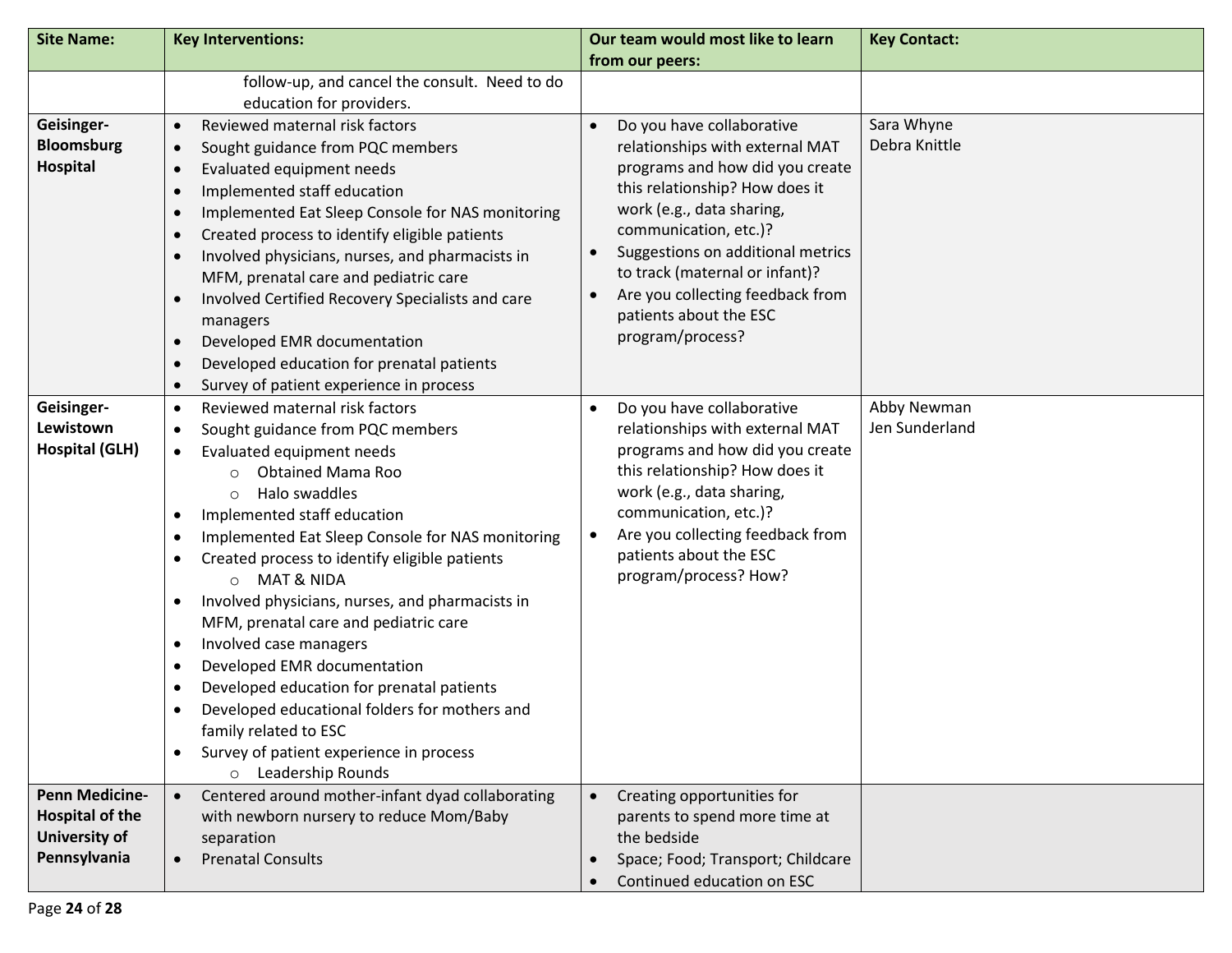| <b>Site Name:</b> | <b>Key Interventions:</b>                                                                                                                                                                                                                                                                                                                                                                                                                                                                                                                                                                                                                     | Our team would most like to learn                                                                                                                                                                                                                                                                                                                                                                                                                                                                                                                                                                                                                                                                        | <b>Key Contact:</b> |
|-------------------|-----------------------------------------------------------------------------------------------------------------------------------------------------------------------------------------------------------------------------------------------------------------------------------------------------------------------------------------------------------------------------------------------------------------------------------------------------------------------------------------------------------------------------------------------------------------------------------------------------------------------------------------------|----------------------------------------------------------------------------------------------------------------------------------------------------------------------------------------------------------------------------------------------------------------------------------------------------------------------------------------------------------------------------------------------------------------------------------------------------------------------------------------------------------------------------------------------------------------------------------------------------------------------------------------------------------------------------------------------------------|---------------------|
|                   |                                                                                                                                                                                                                                                                                                                                                                                                                                                                                                                                                                                                                                               | from our peers:                                                                                                                                                                                                                                                                                                                                                                                                                                                                                                                                                                                                                                                                                          |                     |
|                   | Staff & Family education regarding Eat, Sleep,<br>$\bullet$<br>Console<br>Facilitating and participation in ESC escalation<br>huddles to maximize non-pharmacologic<br>interventions:<br>Nonpharmacologic bundle<br>$\circ$<br>Transfer from S8 to ICN<br>$\circ$<br>Escalation in treatment in the ICN<br>$\circ$<br>*Both with discussion of non-pharm measures<br>$\circ$<br>attempted prior to escalation<br>Volunteer program- on hold (COVID)<br>$\bullet$<br>Feeding policies created: breastfeeding eligibility<br>policy, routine fortification<br>Data collection and discharge phone calls to collect<br>data and patient feedback | Strategies for increasing<br>$\circ$<br>comfort level of the staff.<br>Sustaining education with<br>$\circ$<br>new staff<br>Strategies to engage with<br>hospital<br>administration/regulatory around<br>rooming in patient rooms after<br>birth parents are discharged but<br>infants remain in the hospital for<br>observation.<br>Plans of safe care: How are you<br>deeming infants as "affected by<br>substance use" for plans of safe<br>care.<br>We use ESC huddle, ICN<br>$\circ$<br>admission for medication<br>treatment<br>Question for other Philadelphia<br><b>County Hospitals: What</b><br>improvement efforts have you<br>done for increasing/connecting<br>prenatal care & involvement? |                     |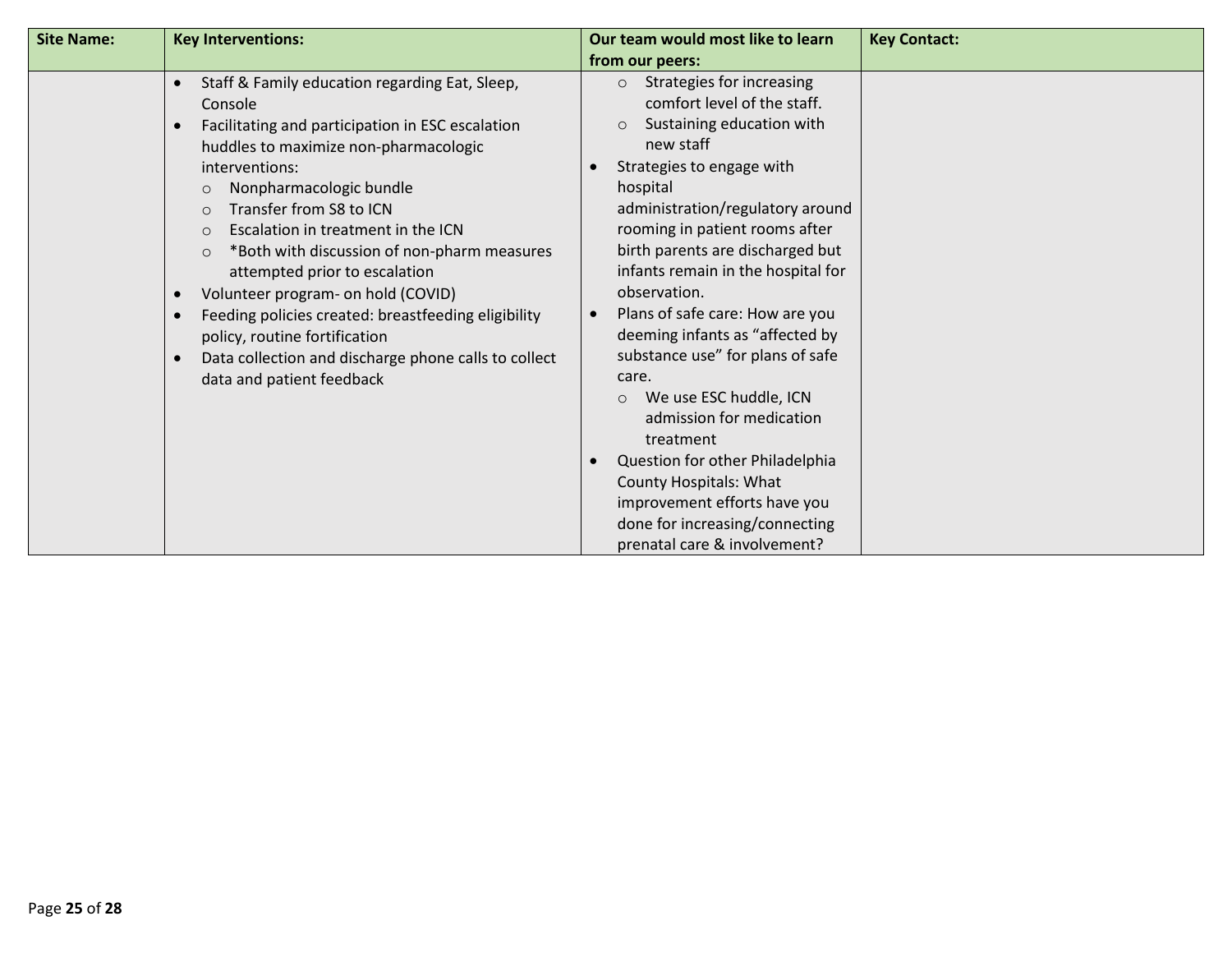| <b>Site Name:</b>                                                                       | <b>Key Interventions:</b>                                                                                                                                                                                                                                                                                                                                                                                                                                                                                                                                                                                                                                                                                                                                                                                                                                                                                                                                                                                                            | Our team would most like to learn                                                                                                                                      | <b>Key Contact:</b>                                                                   |
|-----------------------------------------------------------------------------------------|--------------------------------------------------------------------------------------------------------------------------------------------------------------------------------------------------------------------------------------------------------------------------------------------------------------------------------------------------------------------------------------------------------------------------------------------------------------------------------------------------------------------------------------------------------------------------------------------------------------------------------------------------------------------------------------------------------------------------------------------------------------------------------------------------------------------------------------------------------------------------------------------------------------------------------------------------------------------------------------------------------------------------------------|------------------------------------------------------------------------------------------------------------------------------------------------------------------------|---------------------------------------------------------------------------------------|
|                                                                                         |                                                                                                                                                                                                                                                                                                                                                                                                                                                                                                                                                                                                                                                                                                                                                                                                                                                                                                                                                                                                                                      | from our peers:                                                                                                                                                        |                                                                                       |
| <b>Penn Medicine-</b><br>Lancaster<br>General/Women<br>and Babies                       | Identified physician and unit-based champions to<br>$\bullet$<br>participate in Eat, Sleep, Console (ESC)<br>implementation team<br>o Completed assessment of current state with<br>champions and identified areas of<br>opportunity to improve standardization and<br>care of NAS infants.<br>Established a target condition to identify<br>$\circ$<br>stakeholders and develop an action plan<br>Investigated EMR tools for OUD screening,<br>$\circ$<br>ESC assessment and order set changes<br>Implemented ESC program for well newborn<br>$\circ$<br>population - Feb 2021<br>Further expand ESC for NICU population -<br>$\circ$<br>Current state and target condition<br>completed. Currently working through action<br>plan. Planned go-live Dec 2021.<br>Established a method for reporting and determining<br>$\bullet$<br>baseline data<br>Validated current NAS report provides<br>$\circ$<br>correct information<br>% Pharmacologic treatment rates<br>$\circ$<br>% 30-day readmission rates for NAS infants<br>$\circ$ | If the infant requires a rescue<br>dose of Morphine, is the infant<br>transferred to the NICU for care,<br>or is there another process for a<br>single dose treatment? | Janay DiBerardino, Perinatal Safety Nurse<br>Janay.DiBerardino@pennmedicine.upenn.edu |
| <b>Penn Medicine-</b><br>Pennsylvania<br>Hospital,<br><b>Newborn</b><br><b>Medicine</b> | Prenatal consultation:<br>Creation of an EMR template for a prenatal consult<br>for pregnant women with OUD<br>Consistent use of NAS pamphlet with consult<br>$\bullet$<br>Educating OB staff about need for prenatal<br>$\bullet$<br>consultation when able<br>NAS care:<br>PAH-specific NAS protocol (vs using CHOPs)<br>$\bullet$<br>Guidelines on obtaining UDS for mothers and infants<br>$\bullet$<br>now live<br>El referral:<br>Standardized EI referral (via EMR) by assigning<br>neonatal NP who tracks/reports all OENs                                                                                                                                                                                                                                                                                                                                                                                                                                                                                                   | How to successfully implement<br>Eat Sleep Console without private<br>rooms?                                                                                           | Melissa McKinney, MSN, CRNP<br>Dustin Flannery, DO, MSCE                              |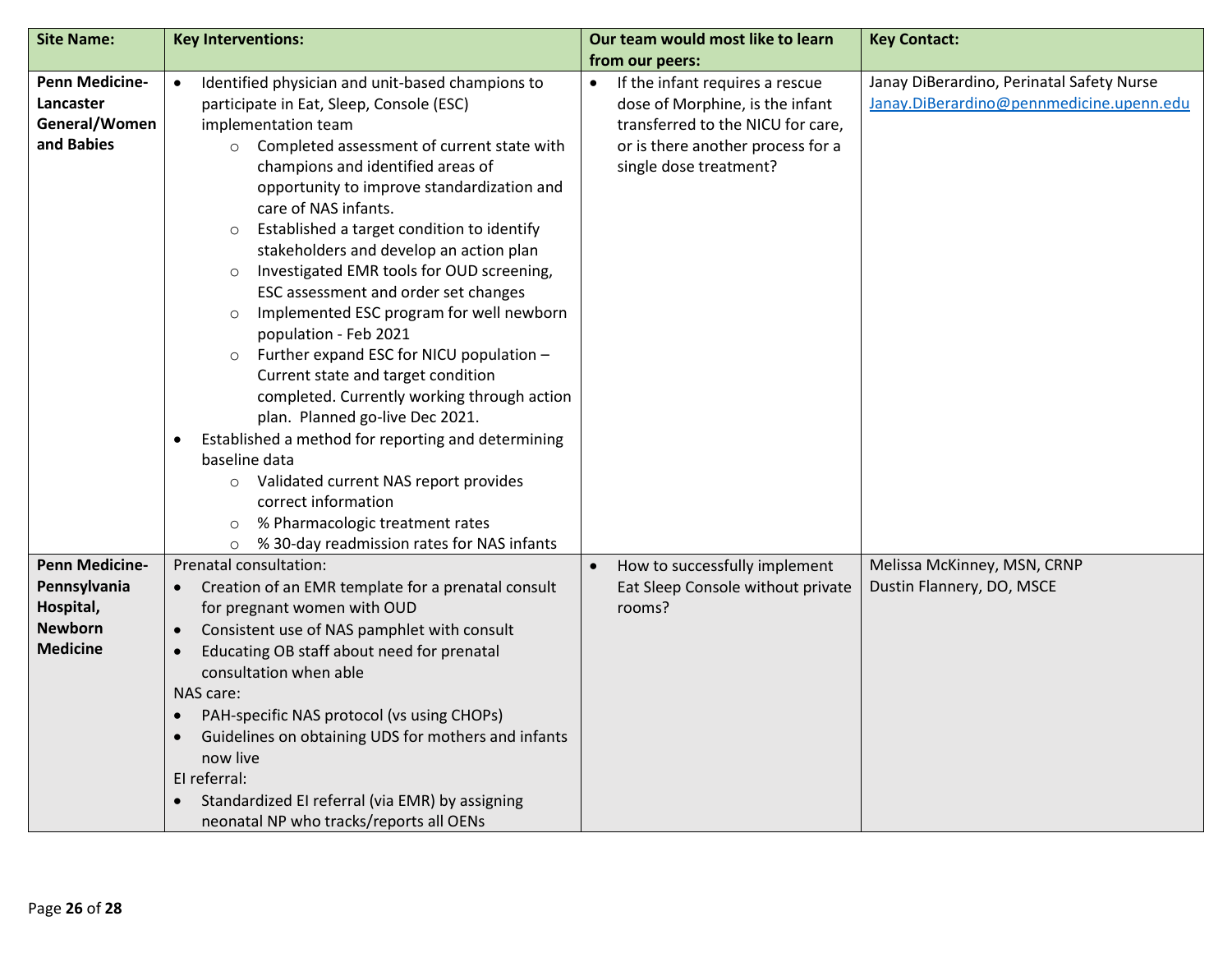| <b>Site Name:</b>                                                                                                                                    | <b>Key Interventions:</b>                                                                                                                                                                                                                                                                                                                                                                                                                                                                                                                                                                                                                                                                                                                                                                         | Our team would most like to learn                                                                                                                                                                                                                                                                                                                  | <b>Key Contact:</b>                                                          |
|------------------------------------------------------------------------------------------------------------------------------------------------------|---------------------------------------------------------------------------------------------------------------------------------------------------------------------------------------------------------------------------------------------------------------------------------------------------------------------------------------------------------------------------------------------------------------------------------------------------------------------------------------------------------------------------------------------------------------------------------------------------------------------------------------------------------------------------------------------------------------------------------------------------------------------------------------------------|----------------------------------------------------------------------------------------------------------------------------------------------------------------------------------------------------------------------------------------------------------------------------------------------------------------------------------------------------|------------------------------------------------------------------------------|
|                                                                                                                                                      |                                                                                                                                                                                                                                                                                                                                                                                                                                                                                                                                                                                                                                                                                                                                                                                                   | from our peers:                                                                                                                                                                                                                                                                                                                                    |                                                                              |
| <b>Penn State</b><br><b>Health-Hershey</b><br><b>Medical Center</b><br>& Children's<br>Hospital                                                      | Maintain IRR in Finnegan Scoring<br><b>Baseline assessment</b><br>$\bullet$<br>Refresher education<br>$\bullet$<br>Plan for huddles / collaboration of scoring at times of<br>$\bullet$<br>key decisions<br>Identification of team members to be included in<br>$\circ$<br>huddles<br>Reinforce and remind team to conduct and<br>$\circ$<br>document huddles<br>Standardization of nonpharmacologic care for OEN<br><b>Revision of NAS Care Guidelines</b><br>$\bullet$<br>Introduce OT consults early in postpartum care<br>$\bullet$<br>Parent education and engagement<br>$\circ$<br>Create an "All About Me" card to communicate<br>$\bullet$<br>infant likes and dislikes                                                                                                                   | Any other suggestions or ideas<br>$\bullet$<br>from other centers?                                                                                                                                                                                                                                                                                 | Mary Lewis, MSN RNC-NIC                                                      |
| St. Luke's<br><b>University</b><br><b>Health Network-</b><br>Anderson<br><b>Campus</b>                                                               | Data in EMR<br>$\bullet$                                                                                                                                                                                                                                                                                                                                                                                                                                                                                                                                                                                                                                                                                                                                                                          | When there are times of high<br>census how do you<br>accommodate moms/families<br>staying for a 5 day stay?                                                                                                                                                                                                                                        | Jessica Peters BSN, RN                                                       |
| <b>Thomas</b><br>Jefferson<br><b>University</b><br><b>Hospital-Center</b><br><b>City (Intensive</b><br><b>Care Nursery</b><br>/Well Baby<br>Nursery) | Previous interventions now in place<br>$\bullet$<br>Standardized non-pharm bundle of care<br>$\circ$<br>Standardized pharmacologic treatment<br>$\circ$<br>Family care plans prior to discharge<br>$\circ$<br>EI, lactation, home visits, developmental<br>$\circ$<br>medicine follow up referrals prior to discharge<br>Improving breast feeding -pumping in DR,<br>$\circ$<br>education about importance<br>Expand interventions/measurement to all NAS<br>$\circ$<br>population, not just those receiving<br>pharmacologic treatment and admitted to our<br>"NAS room"<br>Expand standard bundle of care to well-baby<br>$\circ$<br>nursery and remainder of intensive care nursery<br>Expand donor milk use to NAS population as<br>$\circ$<br>needed as a bridge to maternal breast milk use | Improving % eligible to breast<br>$\bullet$<br>feed at time of admission - we<br>have a large percentage of<br>polysubstance use mothers that<br>we currently precluded from<br>breast feeding<br>Implementing ESC without moms<br>$\bullet$<br>being able to stay in house past<br>their recovery from delivery and<br>without cuddlers available | Dave Carola                                                                  |
| <b>UPMC Womens</b><br><b>Health Service</b><br>Line-Magee                                                                                            | Opened the NTU (Neonatal Transitional Unit) July 12.<br>This is a 6-bed unit where the parents can stay with<br>their infant who may require an extended stay for                                                                                                                                                                                                                                                                                                                                                                                                                                                                                                                                                                                                                                 | Still remain very interested in<br>$\bullet$<br>protocols that provide<br>intermittent medication                                                                                                                                                                                                                                                  | Vivian Petticord Director, Women's Health<br>Service Line<br>pettvm@upmc.edu |